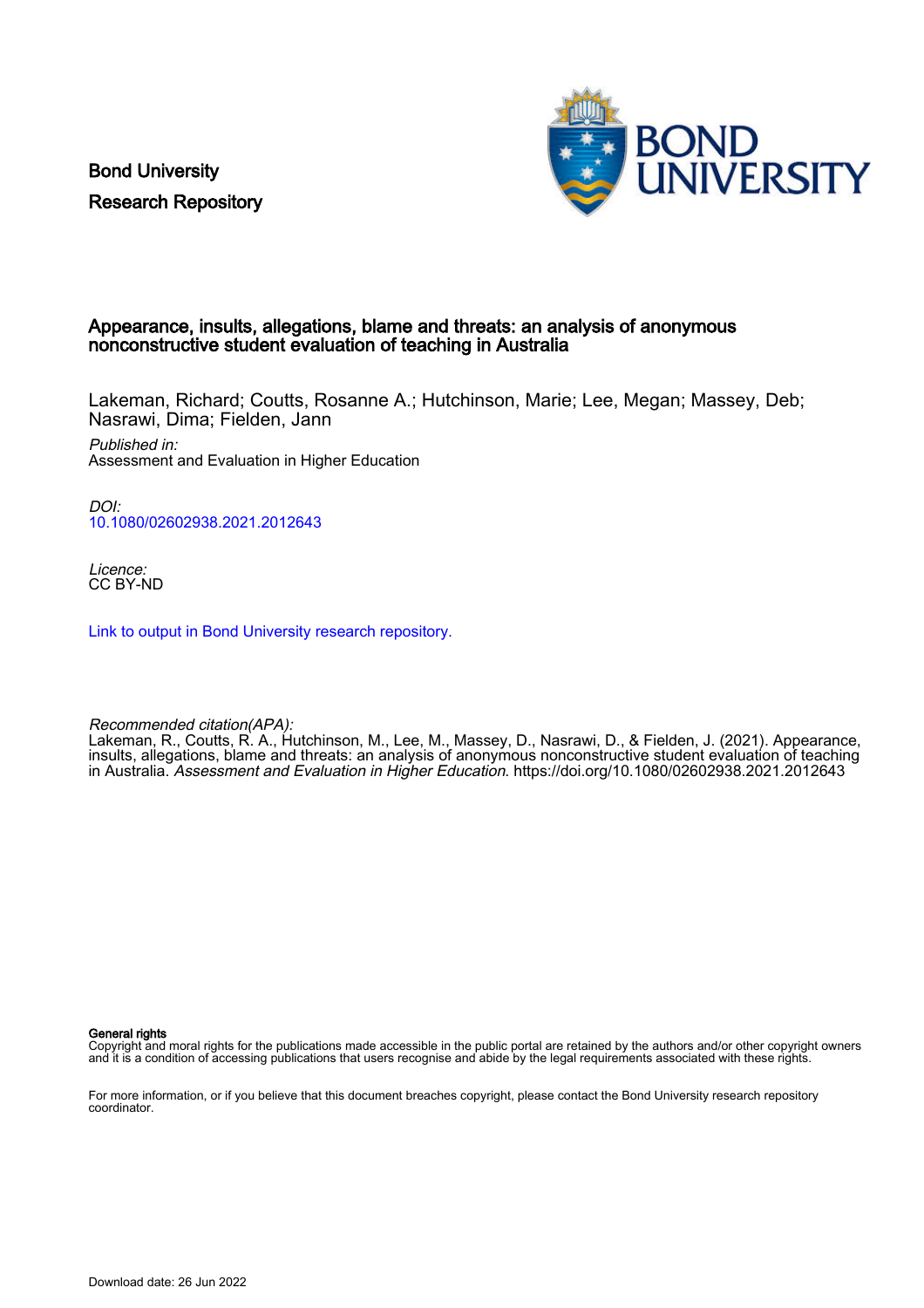# **Appearance, Insults, Allegations, Blame and Threats: An Analysis of Anonymous Non-Constructive Student Evaluation of Teaching in Australia**

## RICHARD LAKEMANad

[richard.lakemen@scu.edu.au](mailto:richard.lakemen@scu.edu.au)

ORCID: [0000-0002-4304-5431](https://orcid.org/0000-0002-4304-5431)

ROSANNE COUTTS<sup>a</sup>

[rosanne.coutts@scu.edu.au](mailto:rosanne.coutts@scu.edu.au)

ORCID: [0000-0001-5064-8903](https://orcid.org/0000-0001-5064-8903)

# MARIE HUTCHINSON<sup>b</sup>

[marie.hutchinson@scu.edu.au](mailto:marie.hutchinson@scu.edu.au)

ORCID: [0000-0003-0025-2681](https://orcid.org/0000-0003-0025-2681)

# MEGAN LEE<sup>ac</sup>

[melee@bond.edu.au](mailto:melee@bond.edu.au)

ORCID: [0000-0001-7531-5312](https://orcid.org/0000-0001-7531-5312)

# DEBBIE MASSEYa

[deb.massey@scu.edu.au](mailto:deb.massey@scu.edu.au)

ORCID: [0000-0002-0466-1960](https://orcid.org/0000-0002-0466-1960)

# DIMA NASRAWIa

[dima.nasrawi@scu.edu.au](mailto:dima.nasrawi@scu.edu.au)

ORCID: 0000-0002-2878-2468

# JANN FIELDEN<sup>a</sup>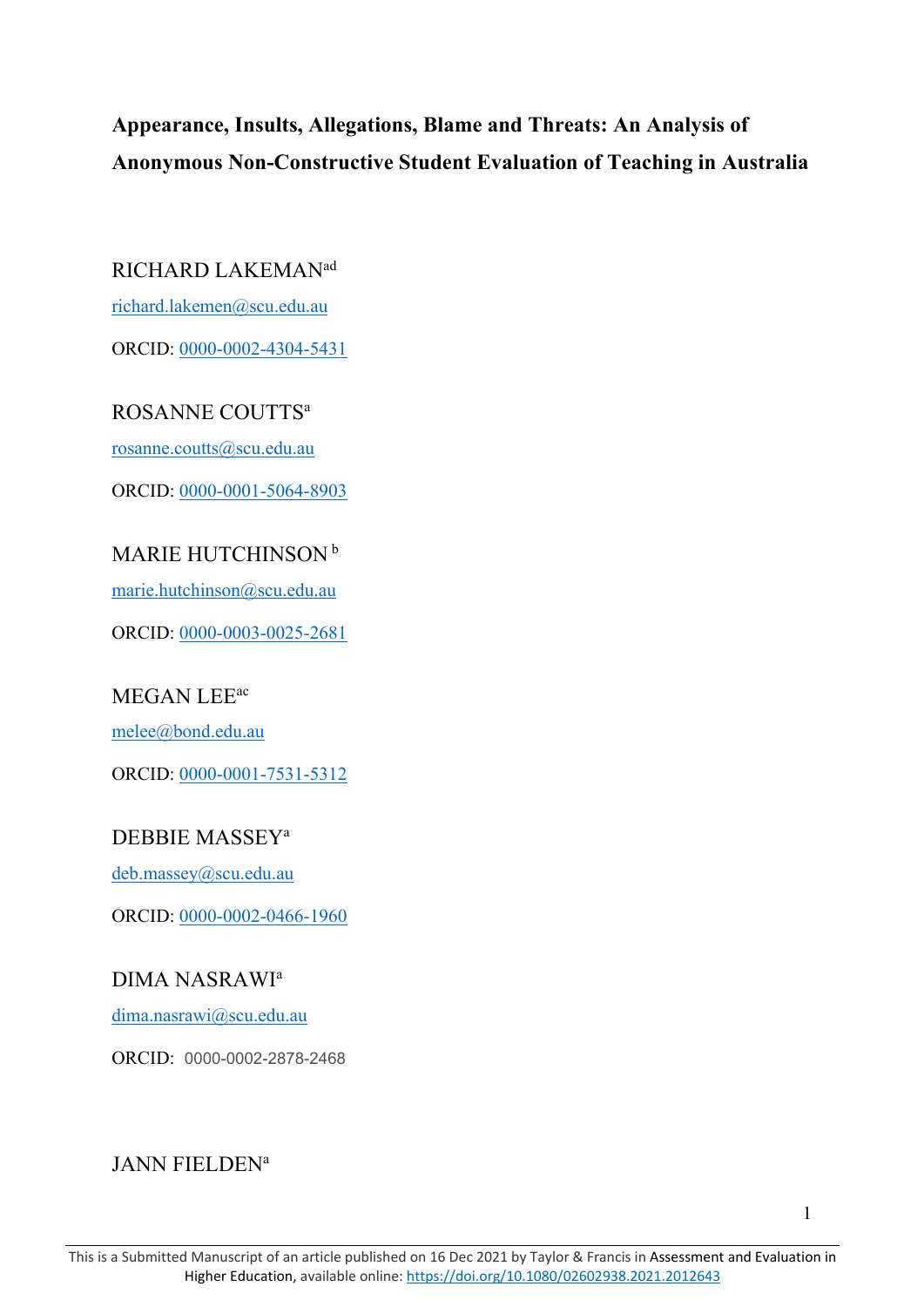## [jann.fielden@scu.edu.au](mailto:jann.fielden@scu.edu.au)

## ORCID: [0000-0003-0084-0838](https://orcid.org/0000-0003-0084-0838)

*<sup>a</sup> Southern Cross University, Faculty of Health. Southern Cross Drive, Bilinga, QLD, Australia.* 

*<sup>b</sup> Southern Cross University, Faculty of Health. Hogbin Drive, Coffs Harbour, NSW, Australia.*

*<sup>c</sup> Bond University, Faculty of Society and Design, University Drive, Gold Coast, Australia*

*<sup>d</sup> Corresponding author*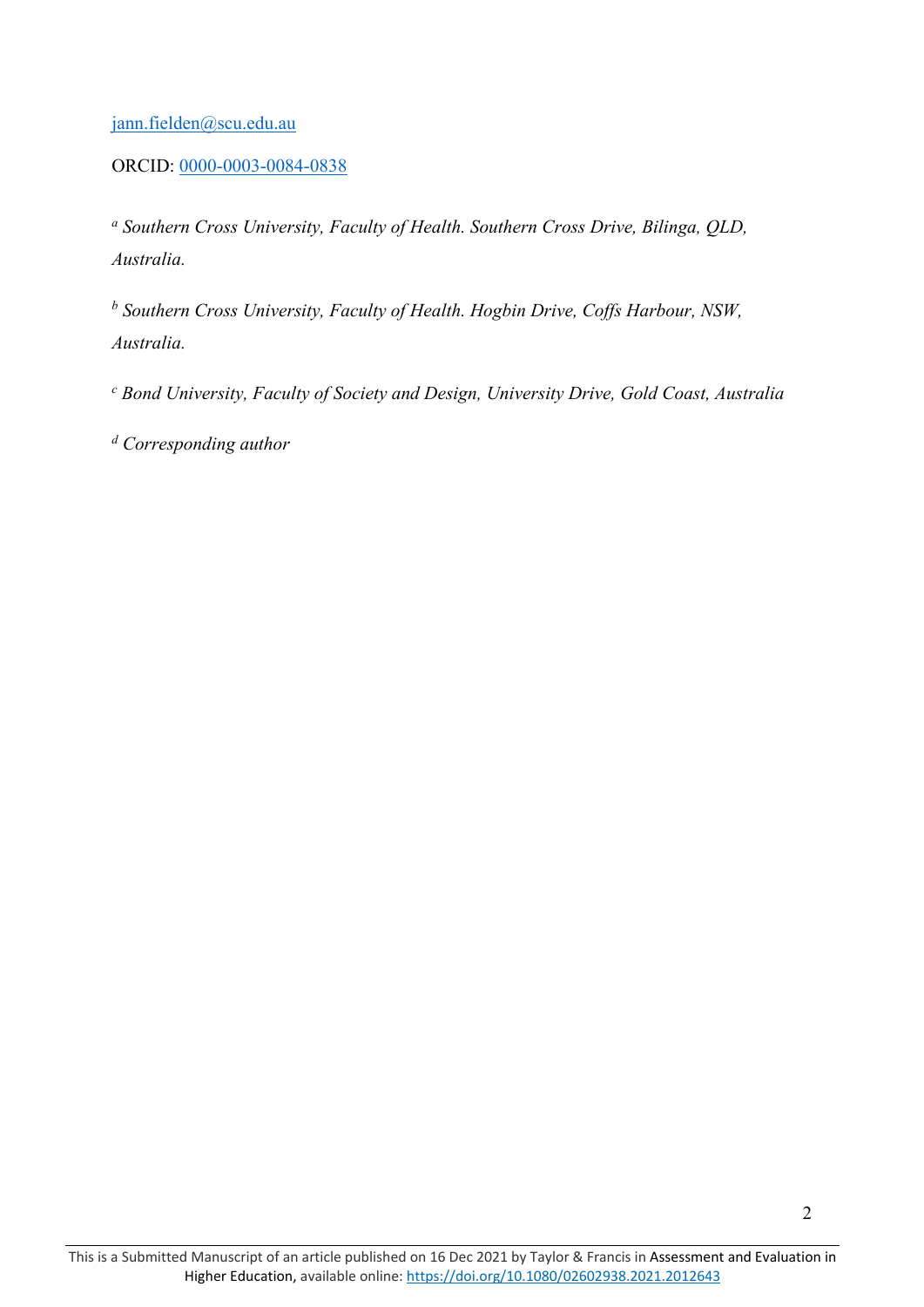### **Abstract**

Within higher education student evaluations of teaching (SET) are used to inform evaluations of performance of courses and teachers. An anonymous online survey was constructed and implemented using Qualtrics. This study was situated within a more extensive study investigating the impact of narrative SET comments on teaching quality and the health and wellbeing of academic staff. This paper reports specifically on two open questions that were designed to elicit examples of non-constructive and offensive anonymous narrative feedback. Five themes were identified: allegations, insults, comments about appearance, attire, and accent, projections and blame, and threats and punishment. These are represented in non-redacted form. Personally destructive, defamatory, abusive, and hurtful comments were commonly reported. These kinds of comments may have adverse consequences for the well-being of teaching staff, could, contribute to occupational stress and in some cases could be considered libellous. The high prevalence of offensive comments accessible to and shared by teachers may be a reflection of the anonymity afforded to respondents using internet surveys, resulting in deindividuation and enable some respondents to give voice to 'hate speech' which has no place in evaluations of teaching.

Keywords: Student evaluation of teaching; Non-constructive feedback, Anonymous feedback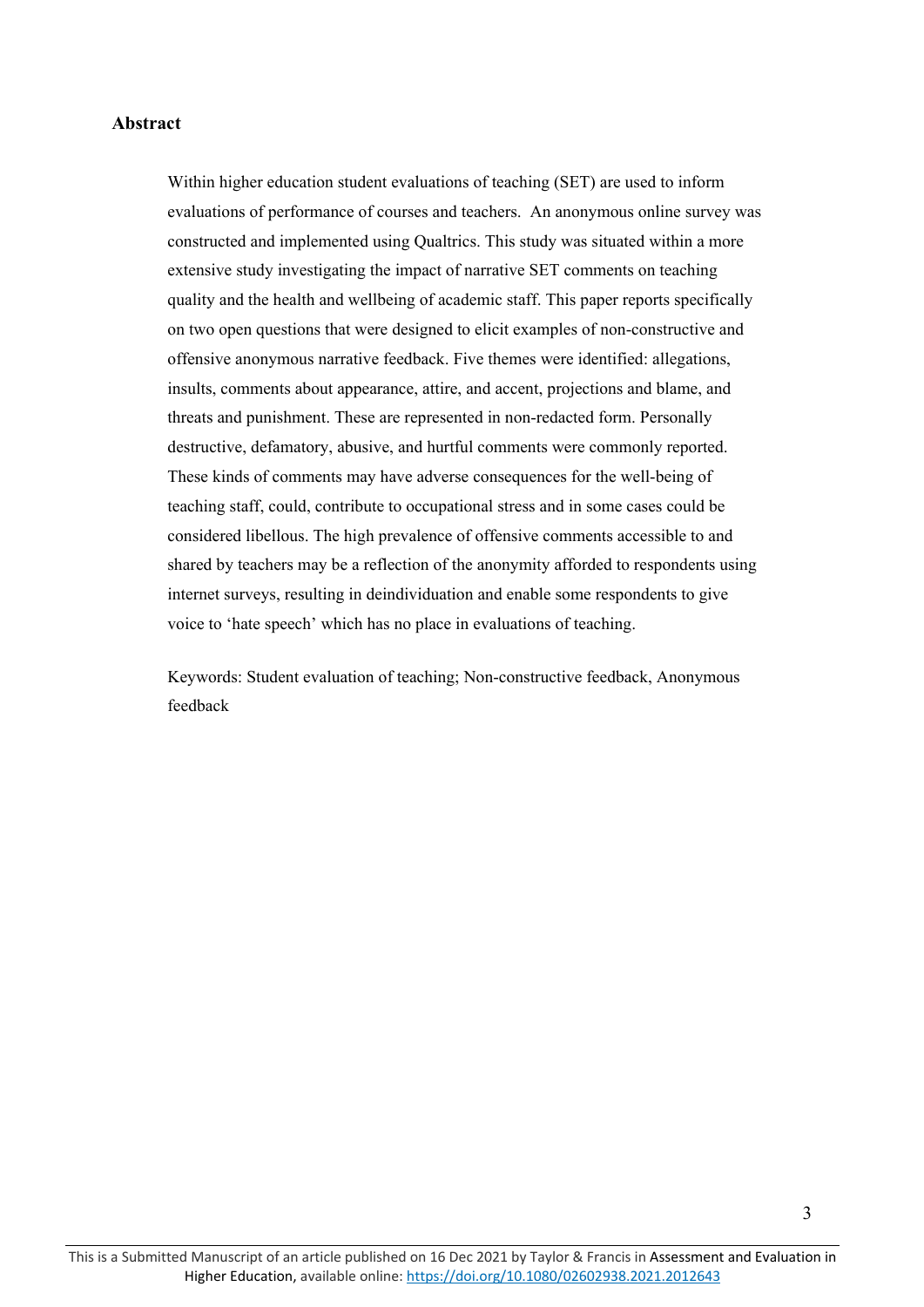# **Appearance, Insults, Allegations, Blame, and Threats: An Analysis of Anonymous Non-Constructive Student Evaluation of Teaching in Australia**

Student evaluation of teaching (SET), first introduced in the 1920s, has become a universal feature of higher education (Algozzine et al. 2004). A recent review of studies examining SET (Heffernan 2021) found at least 16,000 higher education institutions routinely survey students internationally. SET has long been valued and utilised in different ways to inform the professional development of teaching staff and course development. The authors of early reports on SET, suggest that evaluations needed to be anonymous so that they "could not be used against students", that results should only be available to teaching staff to use for their purposes, and noted that a large proportion of comments, whilst mostly favourable, were typically about the personality or attire of teaching staff (Ostlund 1955). However, since the adoption of "new managerialism' in the higher education sector (from the mid-1990s), SET has been institutionalised, procedures standardised, anonymous numerical rating of teacher competence as well as satisfaction with courses normalised, and teaching staff "benchmarked' against others (Lee, Coutts, et al. 2021, 7). As a 'key performance indicator' and the primary means of evaluating teaching effectiveness, SET is now routinely used to inform judgments about promotion and tenure (Clayson and Haley 2011). A key element of contemporary SET in Australia is that responses are completed anonymously and online. It is proposed that anonymity is a factor that leads to antisocial behaviour. This paper focuses on anonymous narrative feedback and, comments that are perceived as non-constructive or offensive.

### *Background*

SET typically involves evaluation of teaching staff and courses, with students being invited to rate both, usually using Likert scales and via anonymous narrative comments.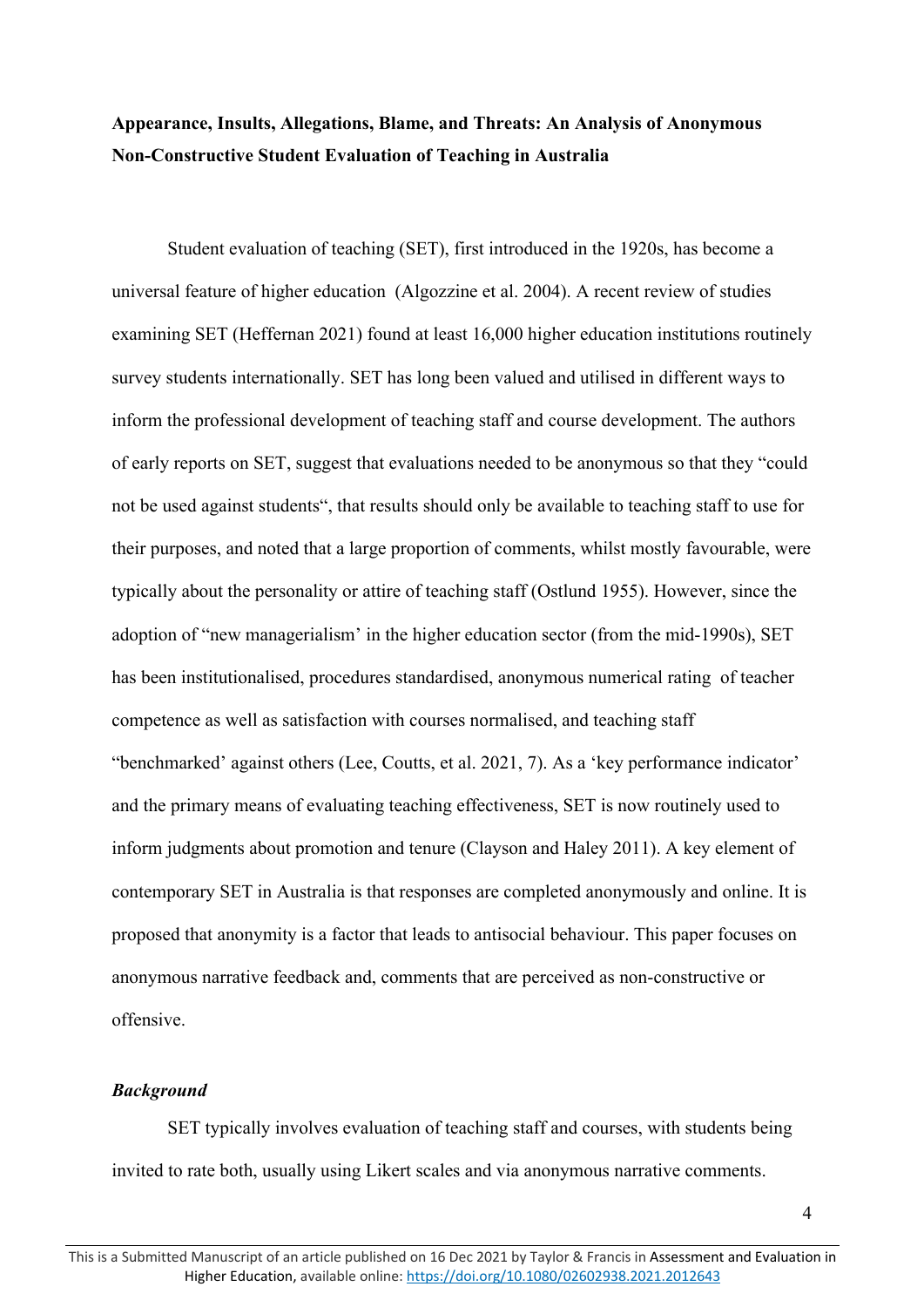While some have argued that a multidimensional approach to evaluating teaching effectiveness, including these factors, is valid and reliable (Burdsal and Harrison 2008), these assumptions are increasingly being challenged (Heffernan and Bosetti 2021; Hornstein 2017; Esarey and Valdes 2020). For example, a recent meta-analysis concluded that SET ratings are unrelated to student learning and that students do not learn more from teachers with higher SET ratings (Uttl, White, and Gonzalez 2017). Nevertheless, teacher and course ratings accompanied by anonymous feedback are the norm and facilitated by near-universal connectivity to the internet and the ease with which questionnaires can be deployed on mobile devices at any time. Little is known about the motivation of students who complete SET relative to those who decline. Suffice to say, overall response rates are typically low; students complete evaluations at a time of heightened anxiety (usually during times when final assessments are due or have been marked) and often in anticipation of doing poorly (Heffernan 2021).

The institutionalisation and massification of anonymous SET has accompanied the availability and uptake of technology. SET is routinely undertaken online and anonymously at a time convenient to students. Since the famous Stanford prison experiments, anonymity has been considered one of the antecedents that can lead to a lowered threshold for expressing otherwise inhibited behaviours (Diener 1977). Anonymity amongst other variables leads to a state of deindividuation characterised by a loss of self-observation, self-evaluation and concern for social evaluation (Diener 1977). Deindividuation or the faceless anonymity of the internet is theorised to give rise to online exploitation, cyber-bullying, hate speech, and general meanness in some online interactions (Myers 2016). The anonymity that the internet affords is associated with undisciplined, disinhibited and anti-normative behaviour (Guo and Yu 2020), that would not be countenanced in face-to-face interactions. In light of this it is likely that anonymous internet facilitated SET increases the likelihood of non-constructive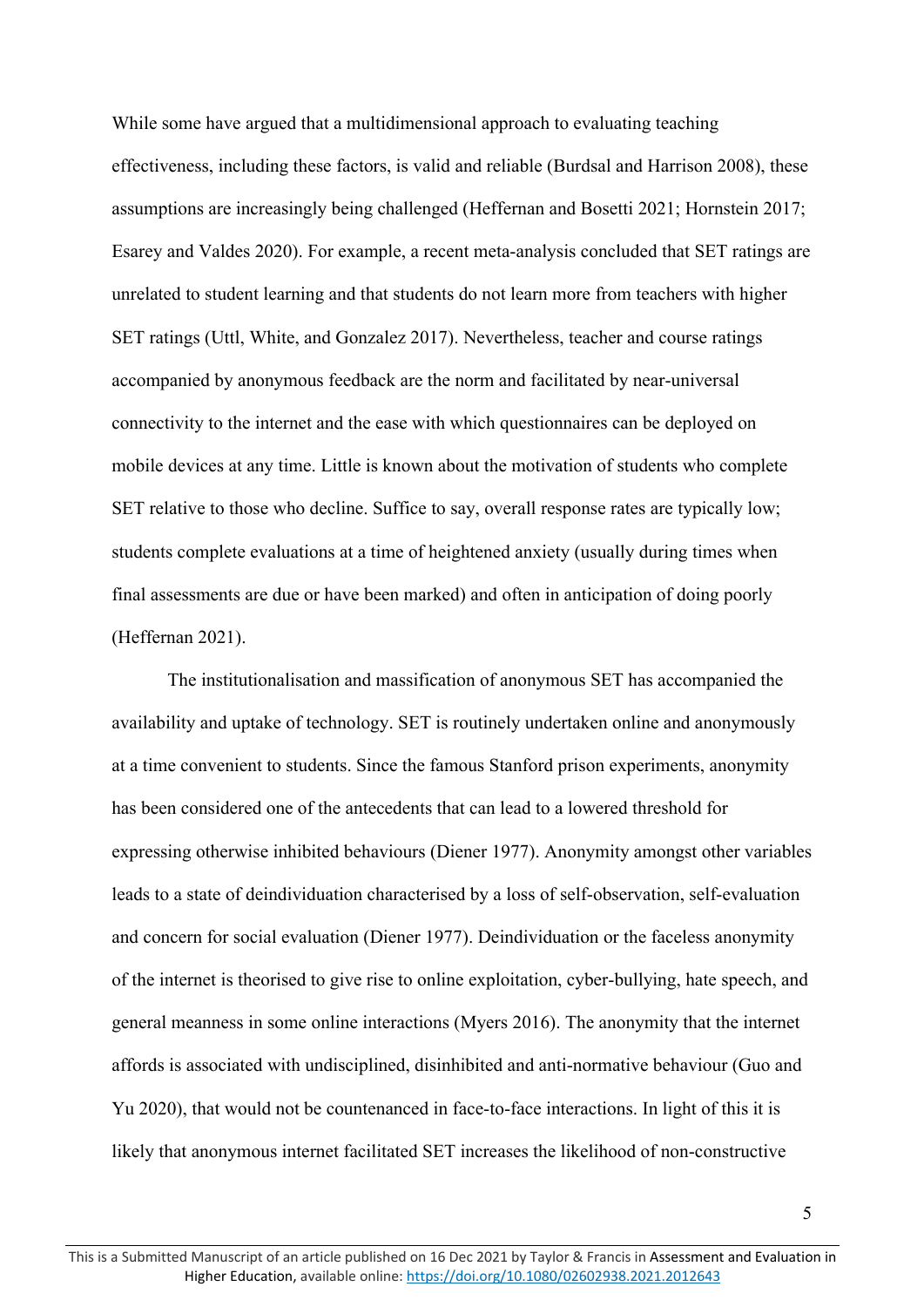feedback, bullying and incivility which appears to be increasing in higher education (Heffernan 2021; Heffernan and Bosetti 2021).

These factors and others such as the psychological state and motivation of the student completing the SET (Hoel and Dahl 2019), the time of completion, and not being in the physical presence of those being commented on or other cues for social etiquette may lead to ratings and comments which are not accurate and sometimes counter to social norms. Even the now seemingly quaint and old fashioned idea of requesting SET be completed anonymously 'in class' has been found to double the completion rate although the impact on the tone of narrative feedback is unclear (Kuch and Roberts 2019).

It is mainly in providing for SET in or at the end of class that anonymous versus open SET has been examined. Afonso et al. (2005) noted that in a University academic medical centre context SET scores were significantly lower on all items when a questionnaire was administered anonymously. They concluded that anonymous evaluation was a more accurate reflection of teaching performance. This may be true in high esteem courses, for professions that have traditionally rigid hierarchies, and where challenging the consultant or expert, who may have a relationship with the student over many years, is difficult. It is far less clear whether anonymous SET serves any useful function in the now massified and competitive higher education marketplace.

Small classes and long-term relationships with teaching staff throughout a degree were the norm when anonymous SET was conceived (and less than 3% of the population completed degrees). Since the beginning of the internet age, the majority of school leavers (>70%) now will complete degrees in most OECD countries and the projections are that this percentage will increase (Teichler and Bürger 2008). The timing of SET, typically before grades are released but after teaching staff can make any adjustments in response to feedback that might benefit respondents, nullifies the argument that students are potentially vulnerable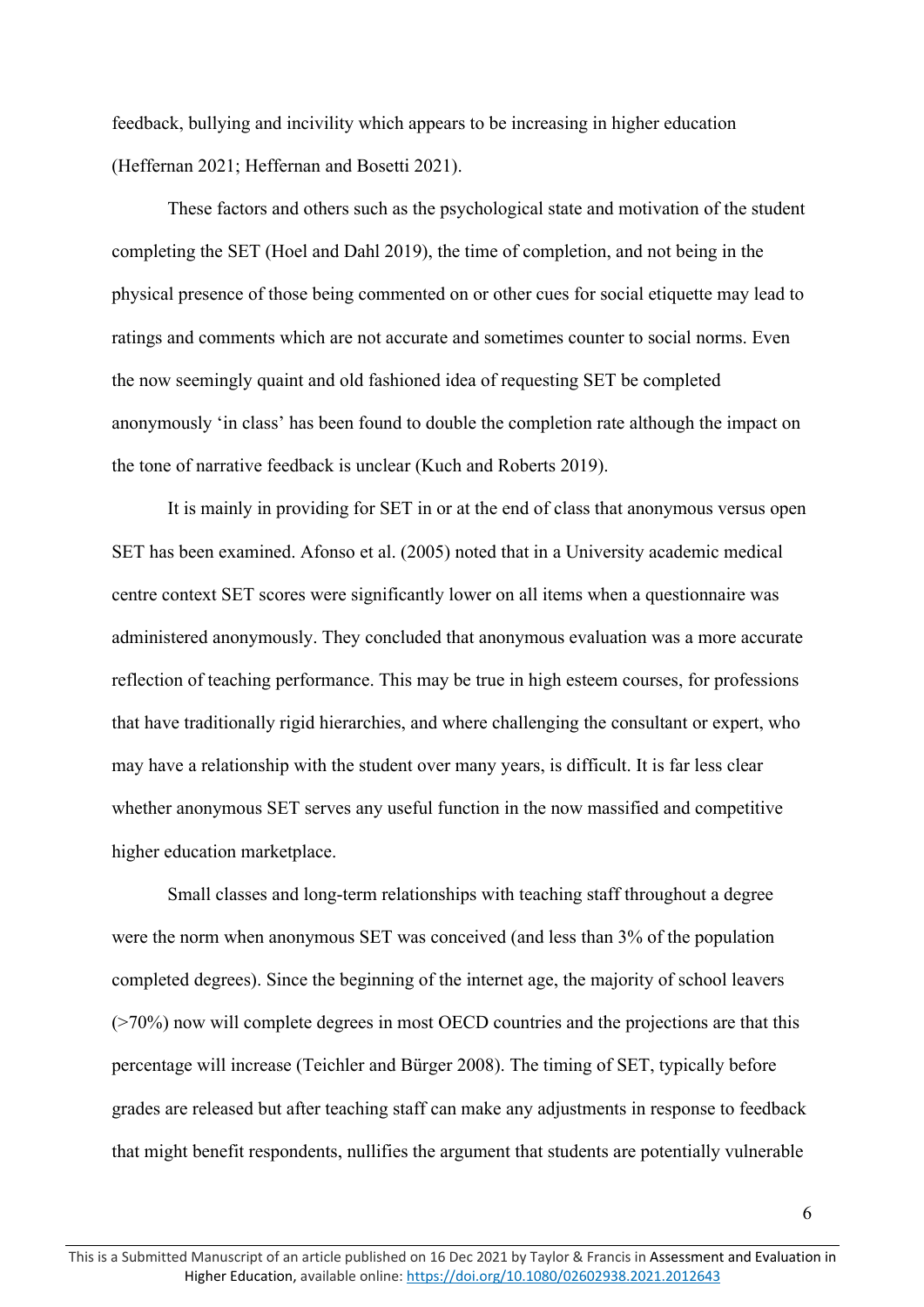when undertaking SET and therefore need to do so anonymously. Recent studies have found that SET after grade release is influenced by the grade point average (GPA). Increasing the GPA will lead to a significant increase in SET ratings (Berezvai, Lukáts, and Molontay 2021; Stroebe 2020).

One review of the literature found that students at times falsify SET and a majority of students in a survey knew of respondents who provided false or misleading responses to questions (Clayson and Haley 2011). Other researchers suggest that the perceived charisma of the lecturer accounts for most of the variation in ratings of lecturer ability and most course attributes (Shevlin et al. 2000). While ratings have been examined in detail, the anonymous narrative feedback has not been scrutinised systematically and across multiple sites. Tucker (2014) examined over 30,000 comments from 17,855 surveys at one Australian University in 2010 and found only thirteen abusive comments and 46 unprofessional comments. This number was perceived to have remained static and was perceived as so insignificant that removing anonymity was not considered. Tucker (2014) reported that comments were only shared with the course coordinator and head of school at that University. Others have suggested that in recent years the rates of unconstructive, and offensive comments have increased (Heffernan 2021; Heffernan and Bosetti 2021). The actual frequency and prevalence of non-constructive and/or offensive narrative comments is not reported in the literature to date. It is also rare for actual examples of non-constructive or offensive comments to be shared in the literature and this paper addresses this gap.

### *Aims*

This project aimed to collate and categorise examples of non-constructive SET and is located within a larger project that aims to survey the impacts of anonymous narrative feedback on teaching quality and health and well-being of academic teaching staff. It was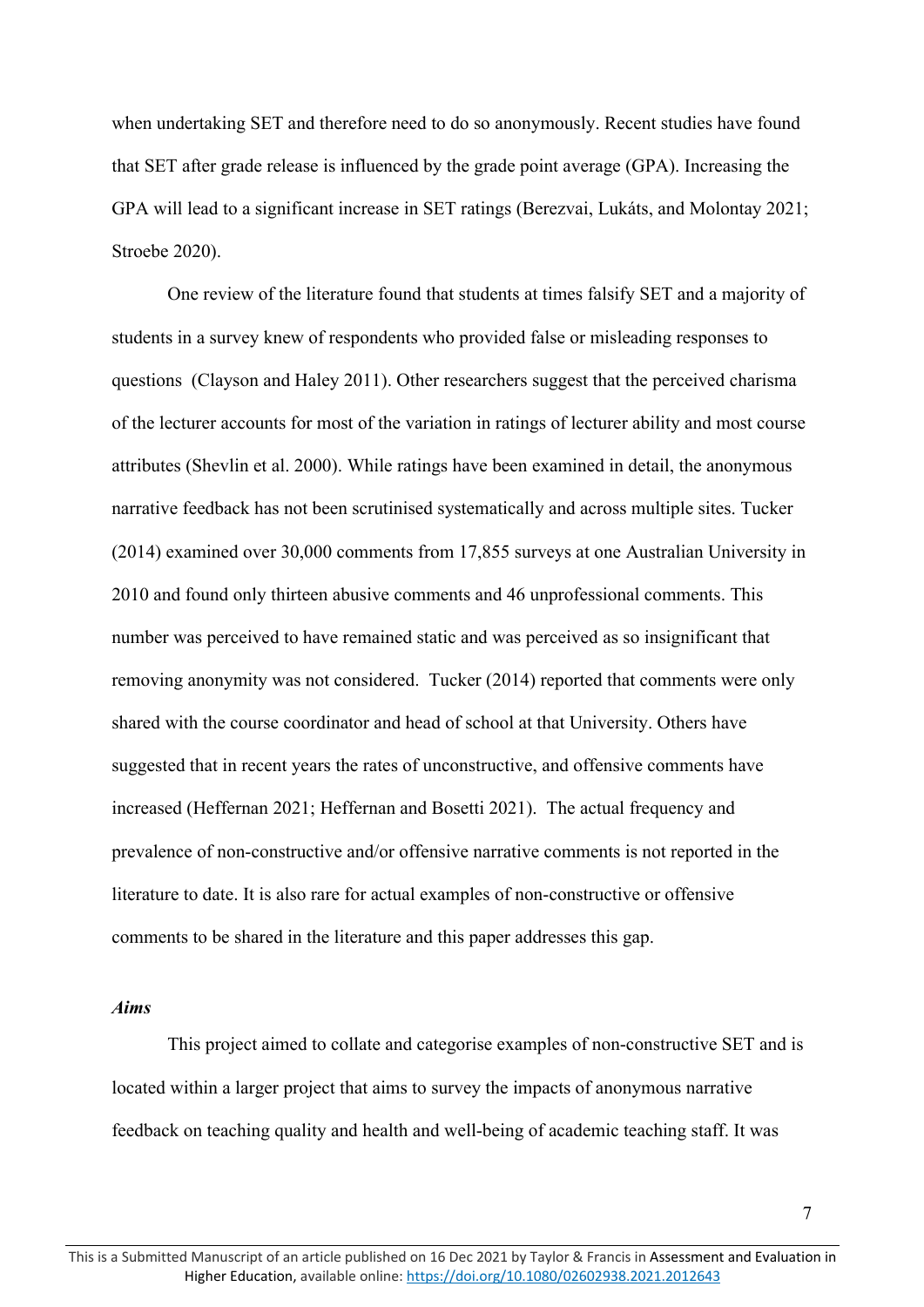undertaken in the context in which the workforce is increasingly casualised and insecurely tenured and when ongoing tenure is often highly dependent on positive reviews of teaching (Lee, Coutts, et al. 2021). Many commencing academic teaching staff will have had little prior experience of receiving anonymous feedback. This paper also aims to represent in an anonymous but non-redacted form the kind of non-constructive feedback teachers may expect to receive at some time in their career. Thus, early-career higher education teaching staff may be better psychologically prepared for non-constructive feedback and consider collating a broader range of evidence (e.g., peer observation) to support their performance reviews.

### *Methods*

This research utilised a mixed-methods approach to retrospectively investigate the responses of teaching academics to anonymous narrative feedback from students across Australian universities. An anonymous online survey was constructed and deployed using Qualtrics. The questionnaire was comprised of thirty questions focusing on employment type, history, and demographics (13 questions), processes employed to share anonymous feedback and examples of constructive and non-constructive feedback (7 questions), perceptions of the impact on teaching quality (5 questions) and impacts on social and psychological wellbeing (5 questions). This paper reports on the two open questions eliciting examples of nonconstructive and offensive anonymous narrative feedback. The research team extensively trialled the questionnaire before deployment and approval obtained from the Southern Cross University Human Research Ethics Committee (2021/047).

Higher education teaching staff in Australia were recruited via a snowballing strategy and social media over three months in 2021. This included emails to colleagues, promotion on twitter and facebook as well as an invitation to participate in 'The Conversation' (Lee, Nasrawi, et al. 2021). Data were analysed using SPSS v28. Respondent characteristics were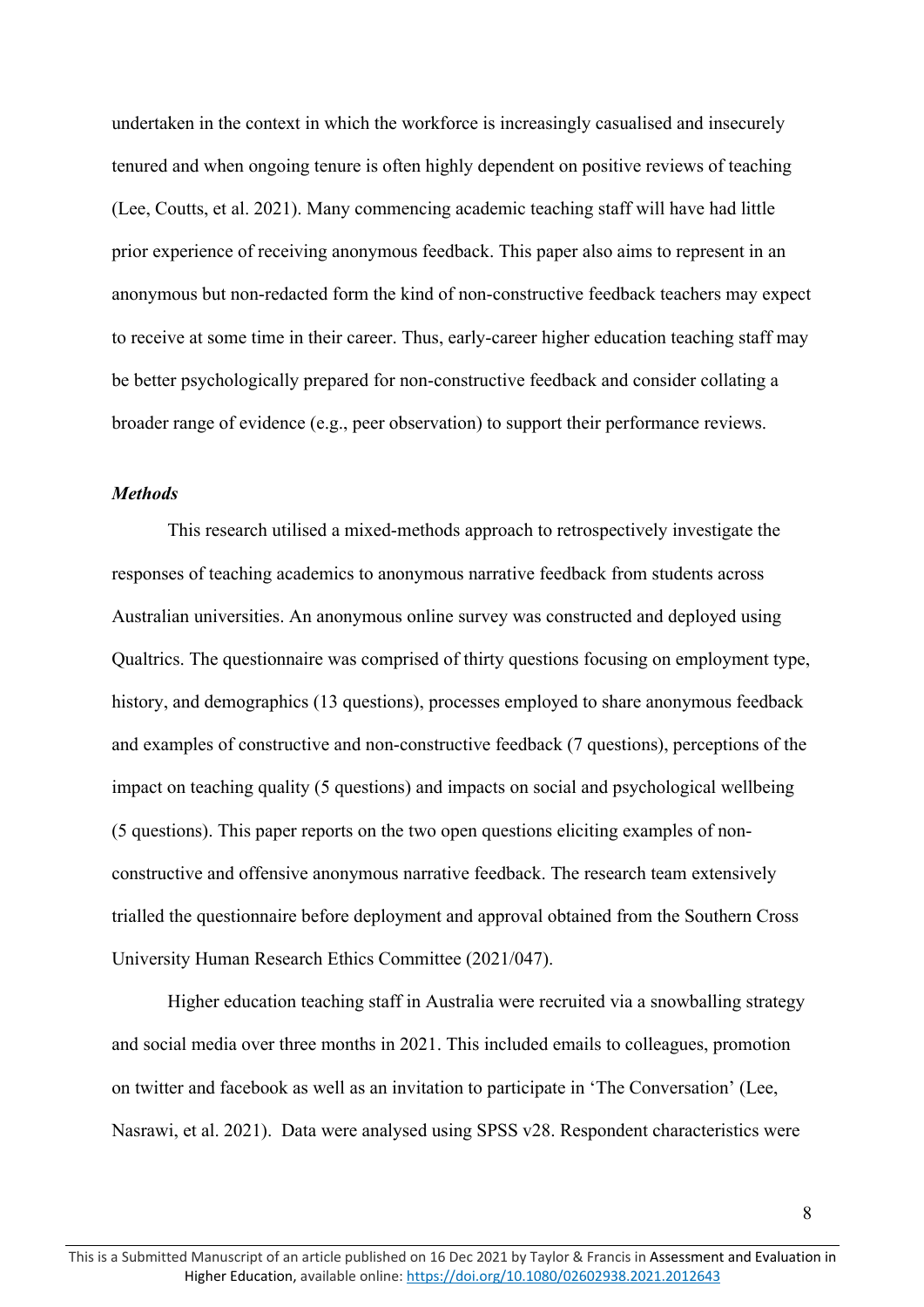analysed through univariate analysis (frequency, percent, means and standard deviation). The Chi-Square test of independence was employed to establish significant relationships between categorical variables. The responses to open-ended questions were thematically analysed by the first author with the assistance of the software package NVIVO, and following the principles of inductive content analysis outlined by Corbin and Strauss (2014). This was an iterative process in which every line and example was coded, and as these appeared to coalesce into sub-themes, these were labelled and described, previous data coding reviewed, and examples subsumed under the new themes. The coding structure was reviewed by the research team with decisions made about data reduction and agreement on final themes. All variation in responses was captured in the narrative findings under the emerging themes. The verbatim findings are presented as quoted, including profanity and with grammatical and spelling errors intact.

#### **Findings**

### *The Sample*

The total number of respondents was 791. The majority were employed outside the Group of 8 universities (81%, n=641), that is those considered Australia's eight leading research-intensive universities. Most reported working in regional centres (57.4%, n=454) rather than metropolitan settings (42.6%, n=337). Most were female (77.6%, n= 614), followed by male (20.9%,  $n=165$ ) or non-binary (0.4%,  $n=3$ ). The mean age of the cohort was 48.6 years (SD 8.24). The mean duration of employment in the university sector was 13.44 years (SD10.1). Ethnicity, employment status and grade of respondents is reported in table one.

### *Table 1: Additional demographic details*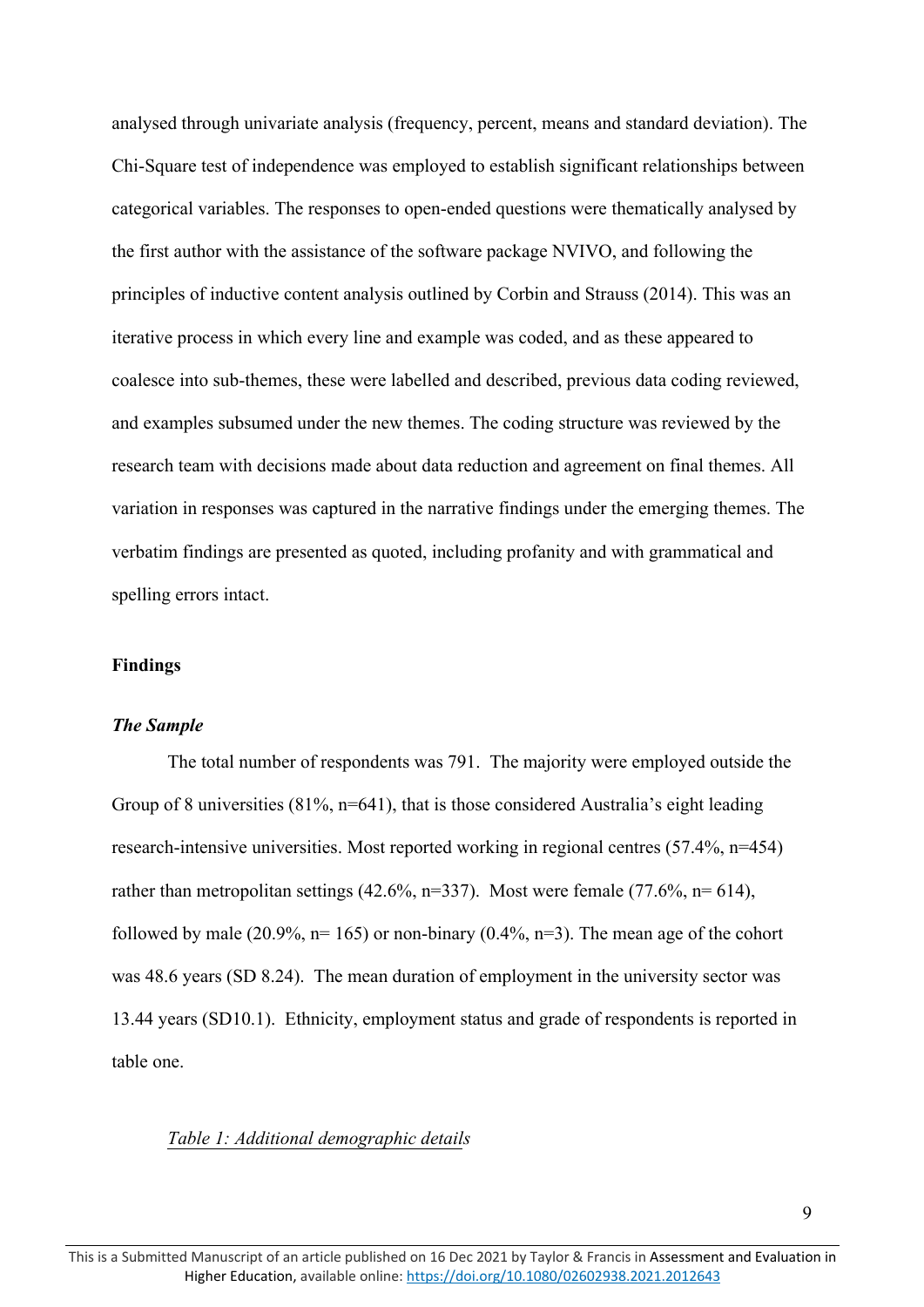Almost all reported receiving non-constructive comments about their teaching and courses at some time (91.4%,  $n = 723$ ). No dependent relationship was identified between the receipt of distressing, offensive or disrespectful student feedback and, gender ( $\chi^2$  (16, *N* = 675) = 21.17,  $p = .172$ ), ethnicity ( $\chi^2$  (7,  $N = 697$ ) = 4.840,  $p = .679$ ) or employment grade ( $\chi^2$ )  $(4, N = 645 = 3.081, p = .544)$ . Close to one-third of respondents reported that nonconstructive, personalised, or offensive comments were not redacted before being shared with the staff member concerned or others  $(27.3\%, n = 216)$ . As illustrated in table two, only a minority reported that anonymous narrative feedback was shared exclusively and as a matter of policy with the staff member concerned (although, it is unclear who has access to these data). Close to half reported this feedback was shared by immediate supervisors and others in their workgroups. Thus, for most respondents, anonymous feedback needs to be acknowledged as contributing to a semi-public discourse about them as individuals. As was often made clear by some respondents, this feedback was influential in shaping their career trajectories and promotional prospects.

# *Table 2: At your Current University how Widely is Anonymous Narrative Student Feedback Shared?*

Respondents were asked to provide examples of non-constructive feedback and 552 (68%) provided examples (16,484 words), which mostly took the form of direct quotes. However, some respondents also provided a commentary. Respondents were also asked if they had ever received anonymous narrative feedback about their teaching or courses which they found distressing, offensive or disrespectful and 68.8% (n=544) responded yes. Of these respondents, 378 provided further examples of offensive or distressing comments (9,867 words). There was some repetition in the comments about distressing, offensive or personalised feedback so only new statements were included.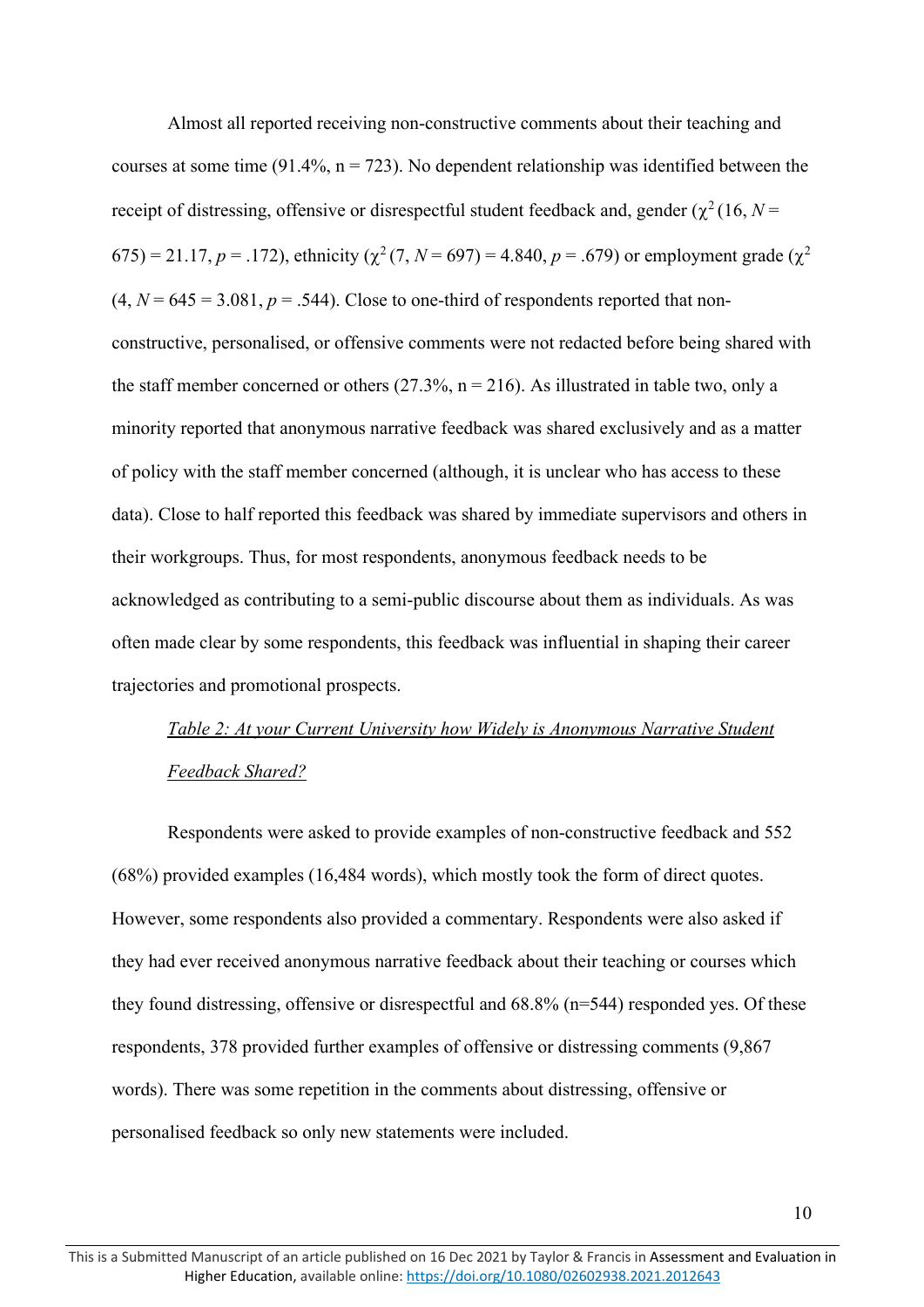### *The Threads and Themes*

Examples of feedback considered by respondents to be nonconstructive fell into five themes: (i) allegations (ii) insults;(iii) comments about appearance, attire, and accent (iv) projections and blame, and (v) threats and punishment (see Figure 1). Although conceptually, each of these themes represented 20% or more of the examples provided, there was considerable overlap. For example, comments about appearance, dress, or accent were often couched as insults, and many examples provided encompassed multiple themes. Four threads were interwoven in the comments which reflected poles on continua but were also independent sub-themes. Irrelevant and 'feedback' unrelated to evaluation was at one pole benign and quite transparent and on the other pole hateful and defamatory. There was also the superficial and absurd which could be dismissed as such but on the other end of the continuum were catastrophic and totalising comments, which are impossible to address because they reflect a dichotomous view of both the recipient of feedback, the course, or University.

This intersection of themes and subthemes was illustrated in numerous quotes of diatribes or paragraphs of invective language e.g.

> *X should be sacked she is not up to the job they should replace X with the lab techs they know more than her… X is way to old to be doing this job this course is a joke I'm going to another Uni… this unit is the worst I have ever done… I will tell all my friends to take valium before they attend it next year…*

Some comments verged on the incoherent, although the vitriolic sentiment was apparent. For example: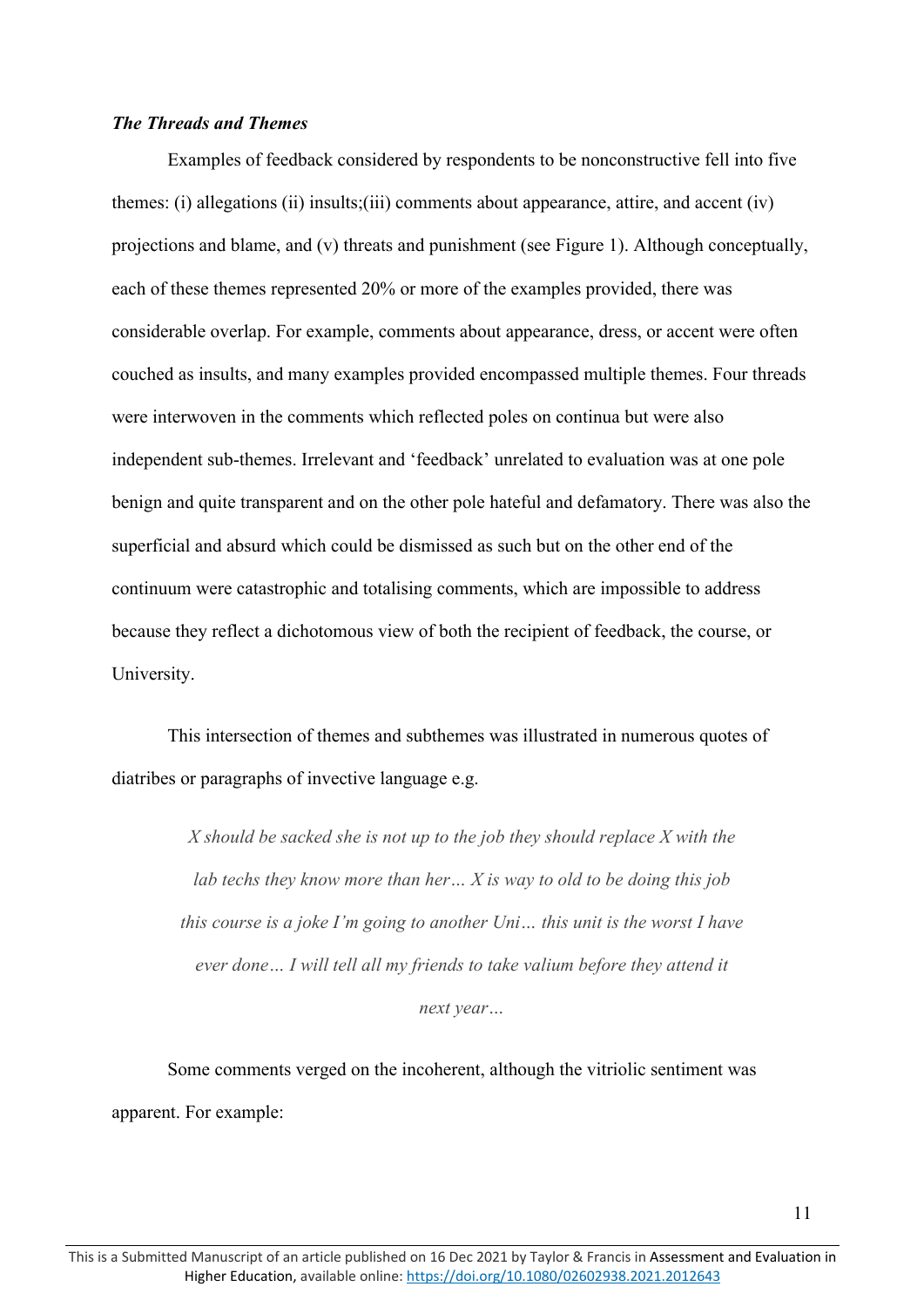*This subject is a disgrace to the University and to the students who have to listen to it. I suggest you practice what you preach. For example when you have priests that rape children then this is a slap in the face to any victim forced to do this pathetic subject.* 

*Figure 1: A Typography of Non-Constructive Feedback*

### *Allegations*

Many examples were personalised allegations of impropriety, substandard behaviour or allegations of flawed character (see table three). These allegations were often offered with no evidence to support statements:

> *It was clear lecturer x had no idea what she was talking about and didn't want to be there…*

Closely related were allegations of incompetence such as not knowing how to run a course. These statements also tended to overlap with other themes of projection, and blame as the following example demonstrates (the capitalisation is preserved):

> *X teaches stuff that makes no sense and is no use, none of it makes any sense and she makes us feel like idiots (sic)*

The next most common cluster of allegations was around being *rude, racist, ignoring students*, or being disrespectful towards students. These were often framed as insults. "*She is really rude which is why everyone hates her*". Perhaps more serious were allegations of academic misconduct such as "*Deliberately sabotaging students' ability to learn by hiding content*" although like most allegations, these were unverifiable and, as many respondents noted, were baseless and false: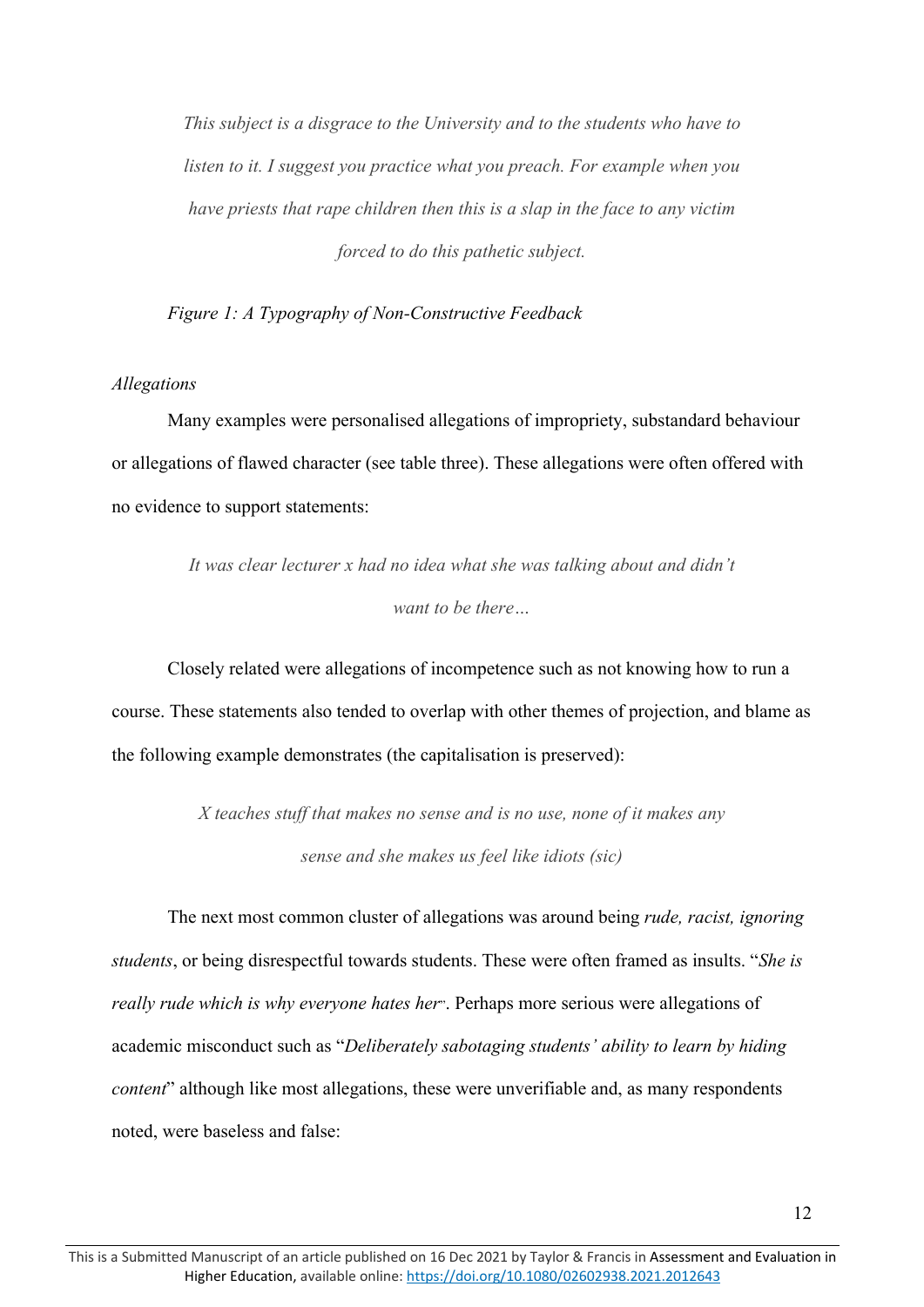*My tutor is clearly racist. The reason for my failure in this course lies entirely at my tutor's feet. My tutor should be reported for academic misconduct. She discriminates and has favourites, that is why I failed.*

Many examples were given of allegations that people were harsh, unfair, nepotistic or discriminatory whilst also alleging that they were unavailable, unfair or unhelpful.

*Table 3: Personalised Allegations or Accusations*

#### *Appearance, Attire and Accent*

A large number of examples and comments related to appearance ( $n = 66$ ), attire ( $n =$ 31) and voice or accent  $(n = 45)$ . These were often framed as insults and were gender-specific with women most frequently reporting commentary on multiple aspects of their appearance and presentation. Many simply reporting that comments on appearance, clothing, hair and dress were common:

*X is a disgrace to the university and X department. She is rude to students when they ask for help in tutorials and does not care for our learning. She presents herself in an unprofessional and frankly disgusting way, her clothes are extremely unflattering and dresses way too short. I have been 'flashed' by her on 3 occasions, where she sits with her legs wide open in minuscule dresses covers nothing. I can't even look at her because she makes me feel sick.*

Most of the examples related to appearance and attire were clearly intended to be insulting and some respondents reported them as being "*nasty*" and hurtful although some suggested they were intended as jokes and others labelled comments as examples of sexual harassment *"nice booty", "I love your tits",* or "*she shouldn't wear such sexy clothes, it's*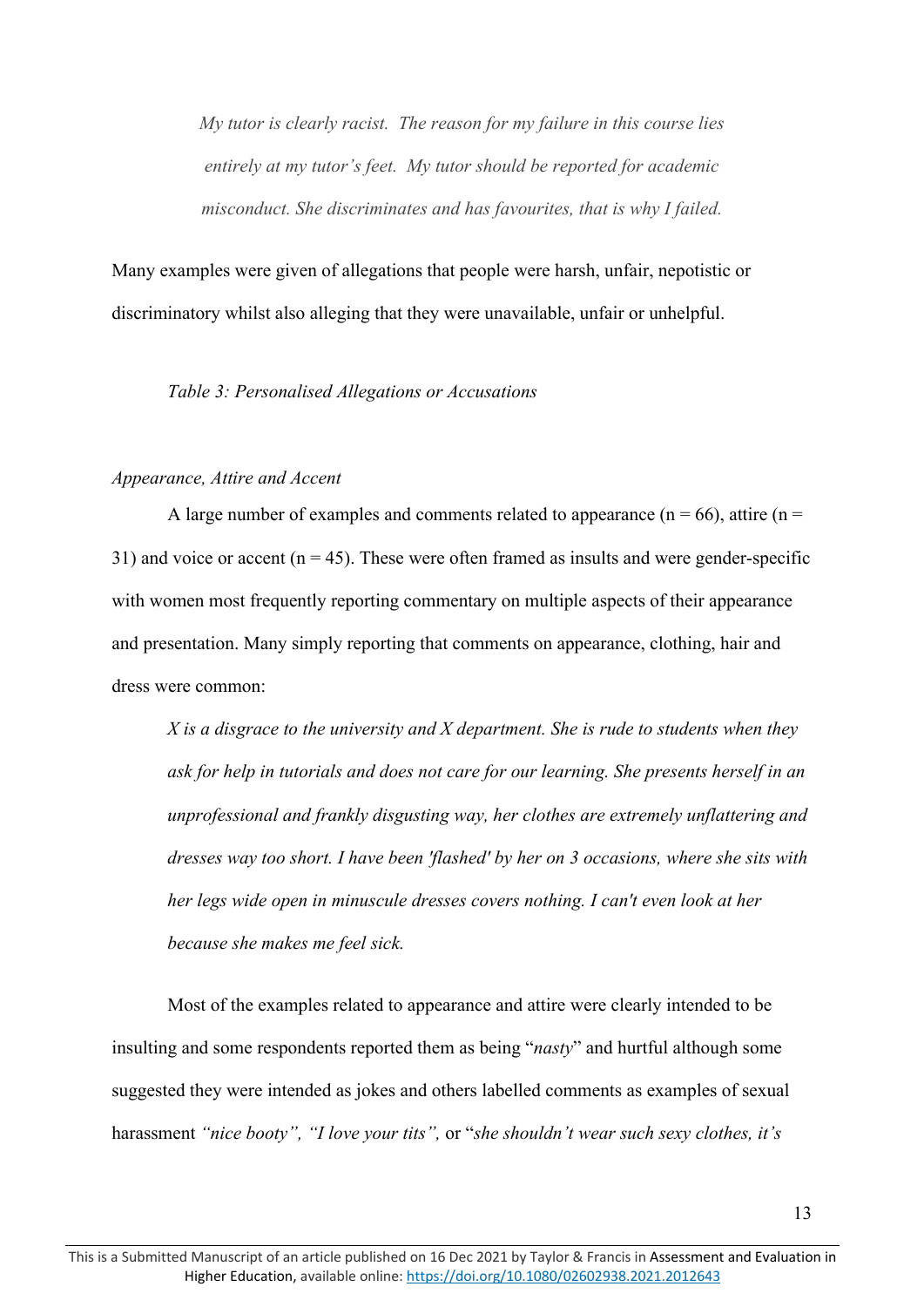*distracting".* One person stated that a student used anonymous feedback to make a proposal of marriage.

Comments on appearance included that the lecturer "*had dandruff*", "*needed to pluck their eyebrows"*, "*looked good"*, "*looked like an animal",* "*looked scary"*, looked like "*something the cat dragged in"*, and had "*weird body movements"*. Many comments were highly insulting: "*Fat pig"*, "*Fat bitch"* or "*Too ugly to teach";* or they were part of a diatribe of criticism:

> *X is useless, always has a cup of coffee with her and looks like she never sleeps. If she stopped drinking coffee maybe she would be more intelligent.*

Comments on attire were gendered and statements about students not liking people's clothing: "*She dresses like a hag".* One respondent stated that comments about the way she dressed were circulated to the entire school. Others noted that students complimented them on their jewellery, shoe collection, choice of clothing or other irrelevant details.

A large number of comments addressed people's voice and most frequently that students found it "*boring", "annoying", "irritating"* or *"droning",* that people spoke too fast or slow, or couldn't annunciate correctly: *her voice is annoying and makes me sick/gives me a headache*. Some might have been constructive in as much as people's paralinguistic cues and idiosyncrasies which are under their control might be modified, but often these were framed as witticisms or insults: *Says yeah a lot*. *This term she has said yeah 2,362 times.* Comments on accent were also common and had racist overtones, with many students stating that they could not understand teaching staff because of their accent despite them being native English speakers: *She needs to adopt an Australian accent better*.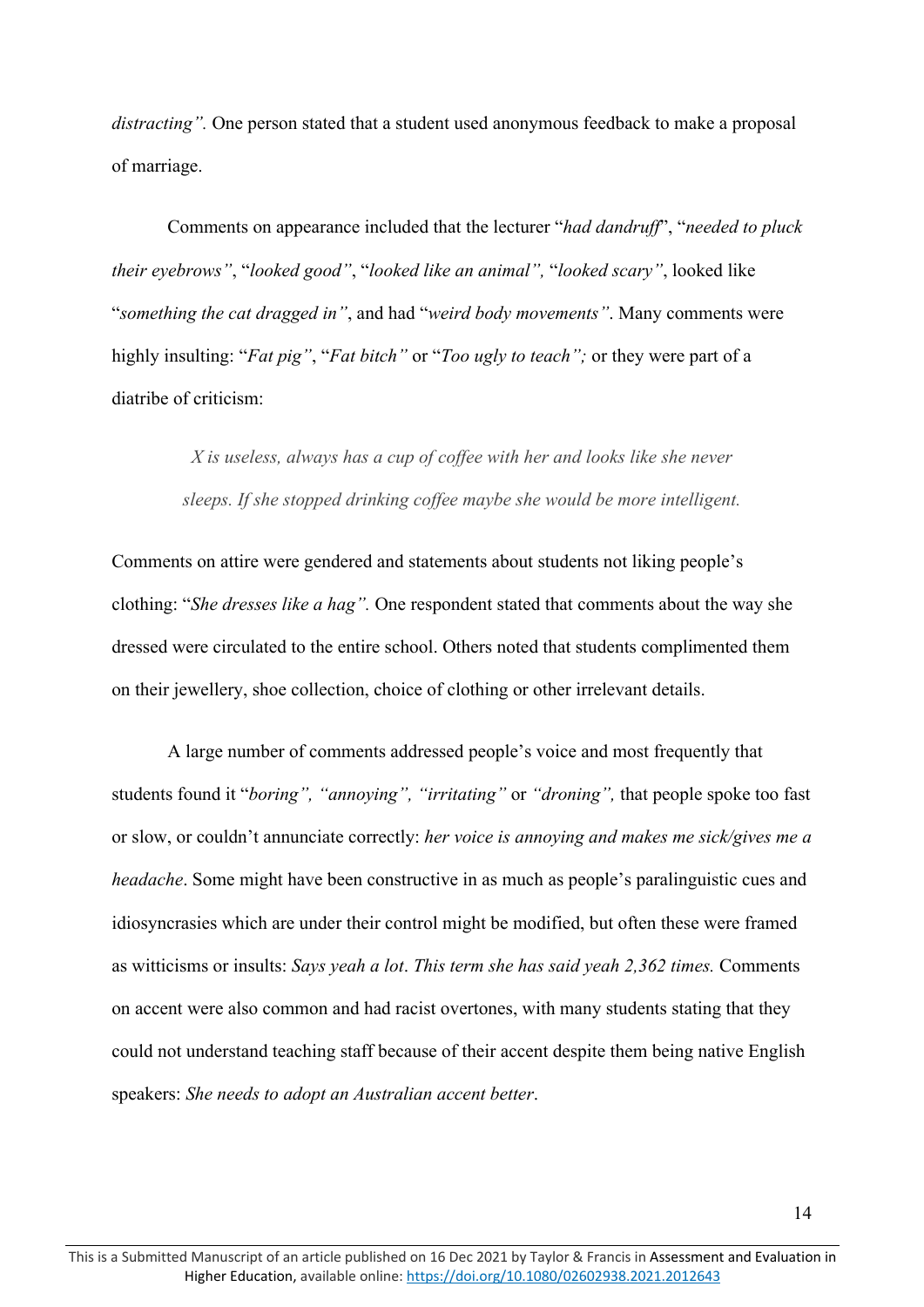### *Insults & Invective*

An insult regardless of veracity is disrespectful, scornful or abusive. Most comments cited as non-constructive, or offensive appeared intended to wound or disrespect the person they were aimed at. They were also by and large unverifiable, defamatory and often quite absurd. Most insults were not particularly imaginative and involved name-calling such as: *"bitch", "bitter", "crap", "cunt", "devils spawn", "dick", "dog", "dinosaur", "idiot", "loser", "lacklustre", "mentally unstable", "missing in action", "mole", "Nazi", "needs to chill", "out of control", "pathetic", "psychotic", "senile", shit" "smiling assassin", "stick with the day job* [medicine]", *"time-waster", "TRASH", "unhappy", "useless", and "gangsta tutor"* (the latter also perplexed the respondent). There was also a considerable variation on the theme*: "I hate everything about you", "the teacher is the worst ever,"* or *"everyone else is better".*

One respondent stated that the expletives were blocked out at their University, but the meaning was clear. Another stated that at their University, expletives and offensive comments are redacted but rephrased which left them wondering how bad the original 'feedback' must have been:

*[student found lecturer repetitive and did not find the delivery interesting], or [student expressed their belief that the lecturer had significant bias]. It feels just as bad. How nasty must they have been for them to have to redact it like that?*

Many respondents stated that they could not repeat some of the things that had been written about them, or they simply no longer look at their SET results for fear of what they might say. Many people did report that they found the insults wounding and hurtful: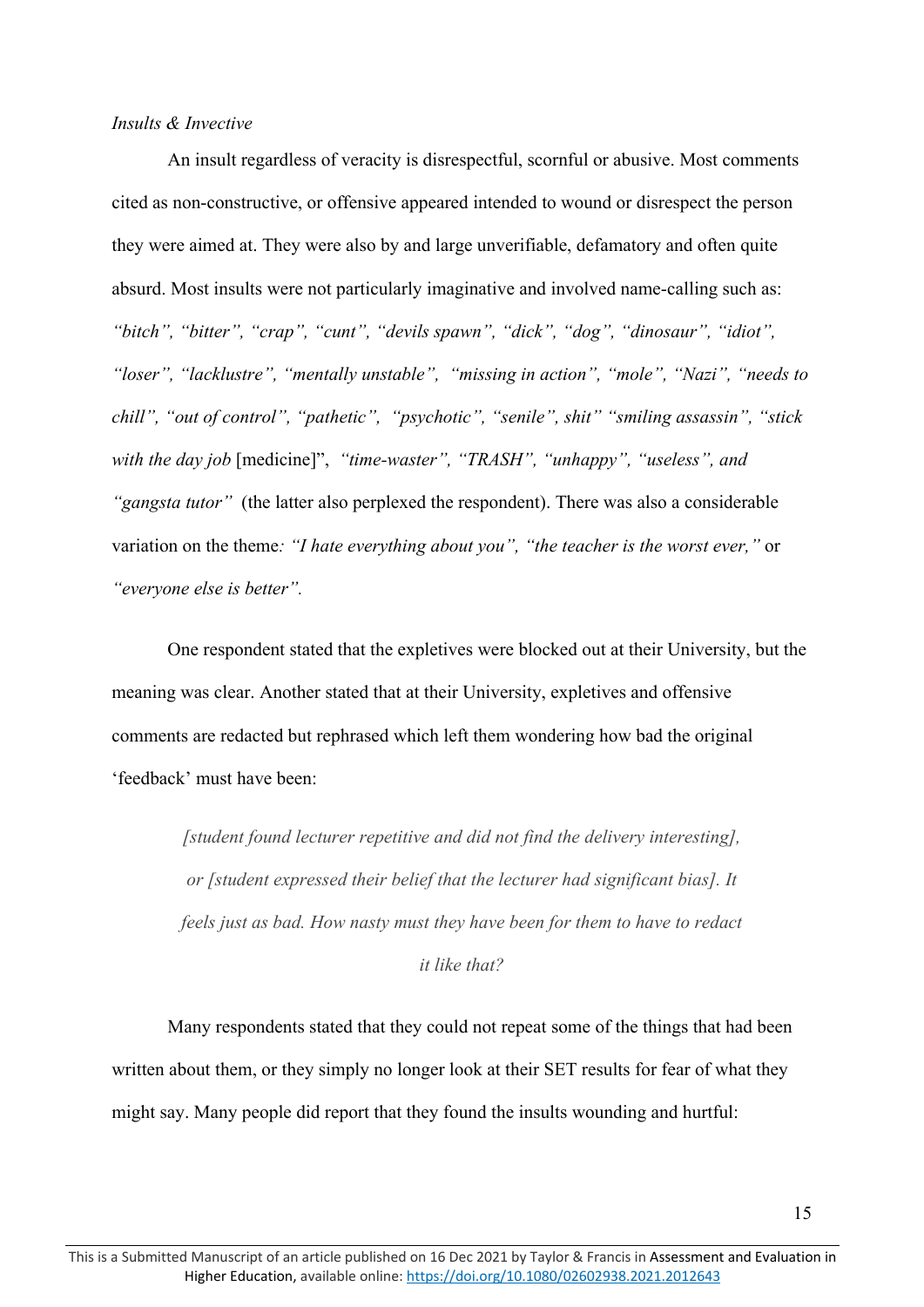*A student wrote a comment that was very hurtful about me eating a bat and giving COVID-19 to the world. That I was personally responsible for the death of millions of people.*

Others were equally imaginative, including that the lecturer: "*needed moderation"*, that the lecturer: "*had killed their love of the subject"*, "*the doctor is lacking in confidence and should sign up to a Toast Masters Course"* or that attendance at a lecture was "*cruel and unusual torture*". More often than not potentially cutting witticism degenerated into puerile name calling:

> *You are a cultural Marxist, your Wokeness undermines everything you do. Not all your students are left wing nut jobs like you. You seriously need to lose some weight.*

Others were highly personal and reflected personal knowledge about the teacher's circumstances:

> *What the fuck did you think you were doing to take a couple of days off for your grandmother's funeral when we had an assignment due?*

Under the veil of anonymous feedback students appeared to have license to express overtly racist, ageist, sexist and homophobic insults with impunity: "*I'd do her"*. Some racist comments were expressed as allegations, or exhortations for teachers to be more Australian but others were hateful:

*She is a fucking wog who needs to stop shopping at Kmart ...you fat bitch*

Insulting comments were made about people's age (either too young or old to teach) and these were frequently gender specific: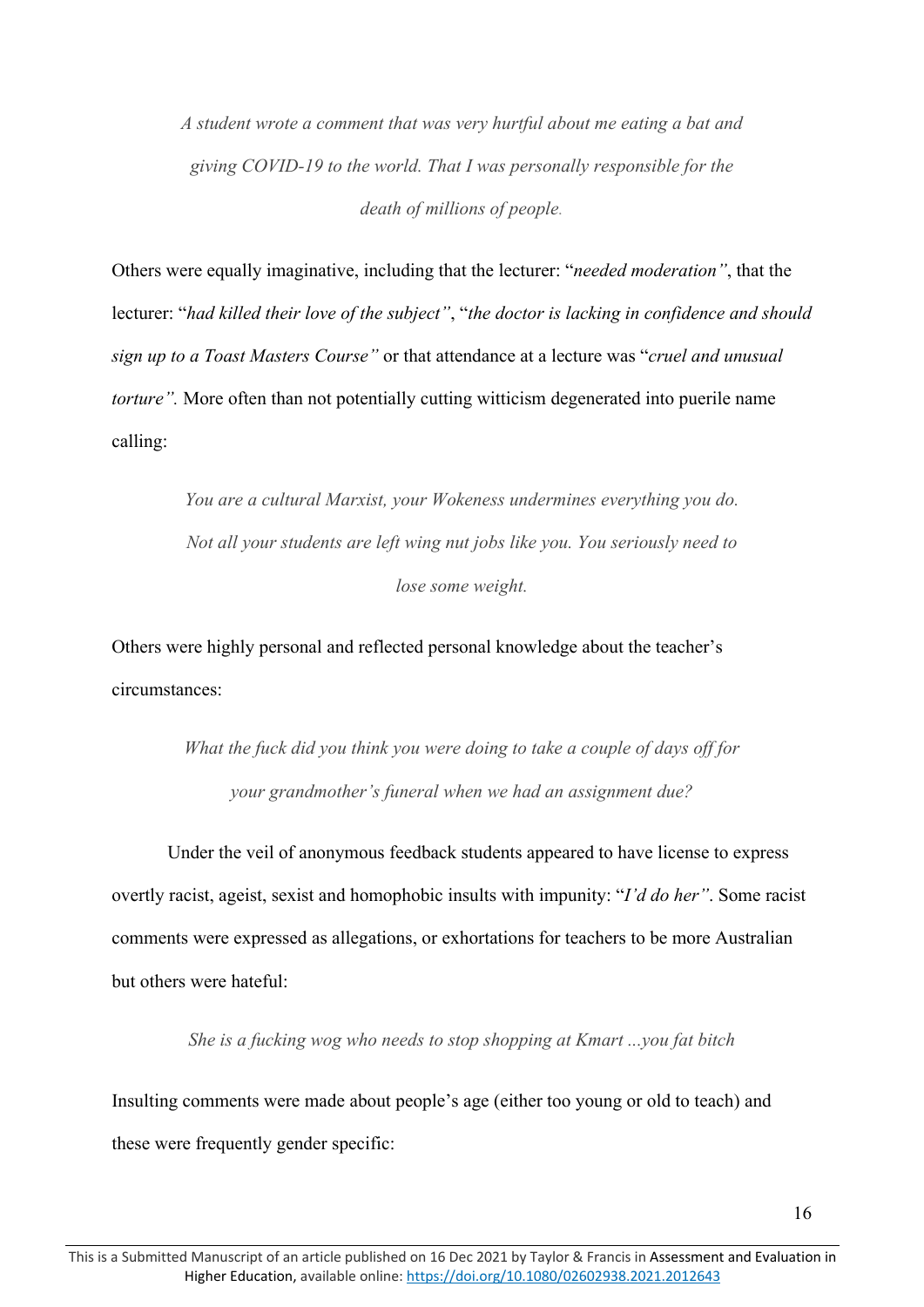### *The lecturer is like a lady who lives alone and has a cat.*

### *Stupid old woman needs a good fucking*

Respondents who identified as non-binary or LGBTQI+ noted that their sexuality was a source of derision at times. Homophobic insults were also cited by others as examples of nonconstructive anonymous feedback:

*Why don't you just come out of the closet? I pity your wife and children.*

### *Projection and Blame*

Arguably all the examples of non-constructive feedback were irrelevant and unrelated to the quality of teaching and learning. Some respondents spoke of students utilising feedback to express grievances about what they did not like but beyond the teachers' control. For example, that students stated they had '*wasted their money*", did not like the class size, or thought courses should be run by clinicians rather than academics. One respondent explained how students would sometimes externalise their behaviour:

*Another common theme is externalising e.g. "I was made to buy a text-book and I didn't use it" - like it's the staff member's fault they didn't open it?*

Most respondents reported being aware that some disgruntled or aggrieved students projected their grievances and that students would never make similar statements to their face. Several noted that students sometimes colluded in orchestrating a barrage of negative comments and reported the perception that some students tried to "*destroy"* them. The subtheme of 'catastrophising and totalising feedback' was particularly prevalent in this theme with large numbers of students being reported as expressing in feedback that the content was *"irrelevant", "unnecessary",* or "*uninteresting*"; the course "*too hard*", "*long*" or "*complex*"; or assessments simply "*wrong*". Reports of feedback included but were not limited to: "*I*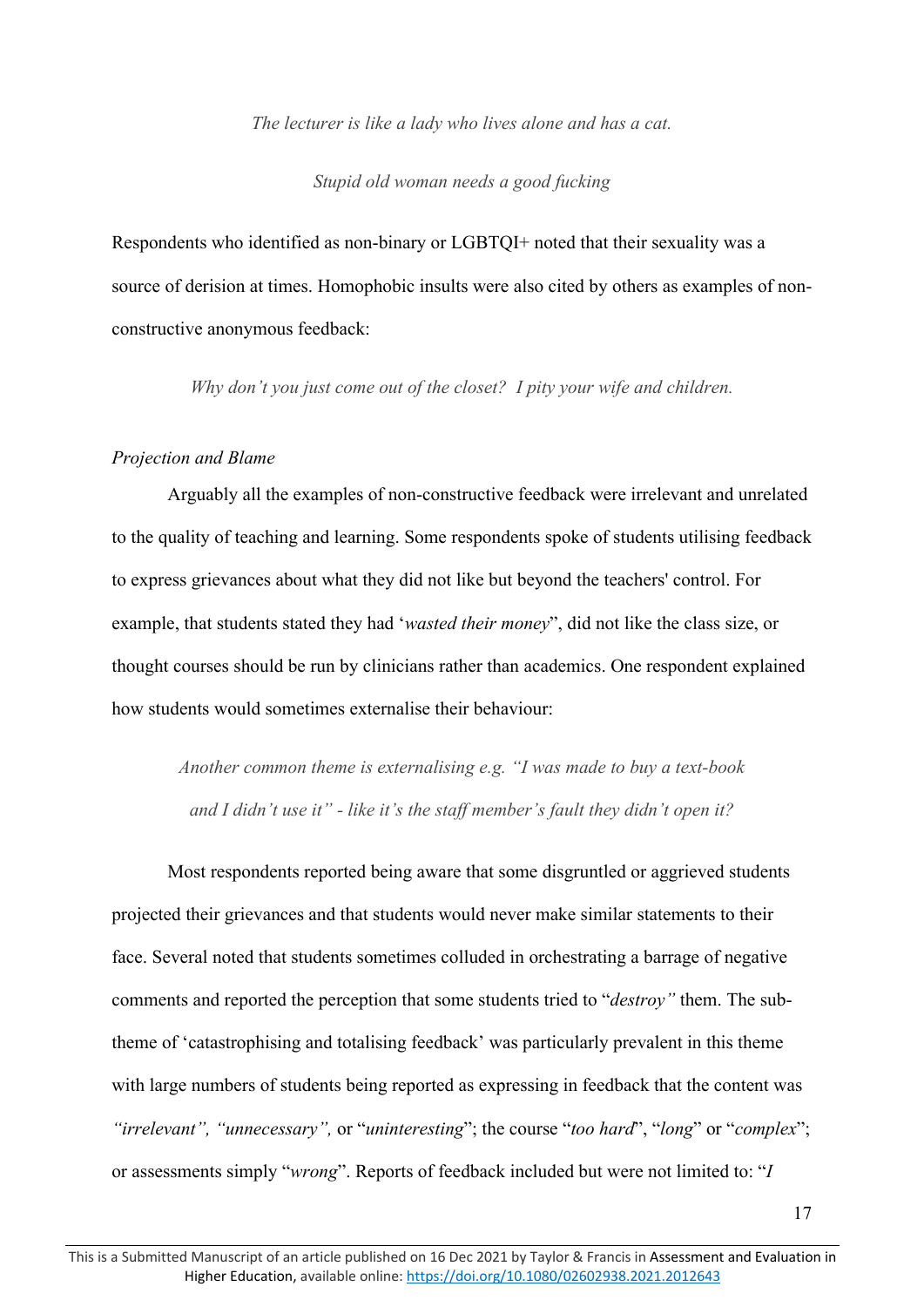*learned nothing", "I didn't know what to do", "I taught myself"* or more commonly that the ineptitude or the vindictiveness of the tutor led to their failure:

### *That fucking dyke bitch failed me she's fucking useless that's why I failed.*

The most common examples of projection and blame raised by respondents were also examples of false or misleading statements, which were likely tendered as examples because of the injustice of these false statements remaining on the semi-public record (often in direct contradiction of other feedback). Such projected and false statements were often about the person "*never replying"* or "*ignoring emails*", "*not returning to work on time",* and not being explicit about course requirements. It was clear that many students were not happy with their grades or remark and tended to project blame onto teaching staff:

*The teachers in this course are racist because all the Asian students get low* 

*grades*

### *Threats of Retribution and Calls for Punishment*

It is clear that some students blame teaching staff for their, failures, or problems unrelated to that have little to do with the performance of the teacher being evaluated. Many respondents (n>50) reported being told they should be: *sacked*. These were typically part of a totalising and catastrophizing discourse whereby the student reported that everything was awful and in response to the question "How can this topic, course be improved?" the response was to: *sack the teacher*. Some respondents elaborated on the dynamics that led to such 'feedback':

*A student (who was easily identifiable) who said I should be sacked because I wouldn't assist him by printing hundreds of pages of material for him. The same student, misunderstanding Socratic method teaching,*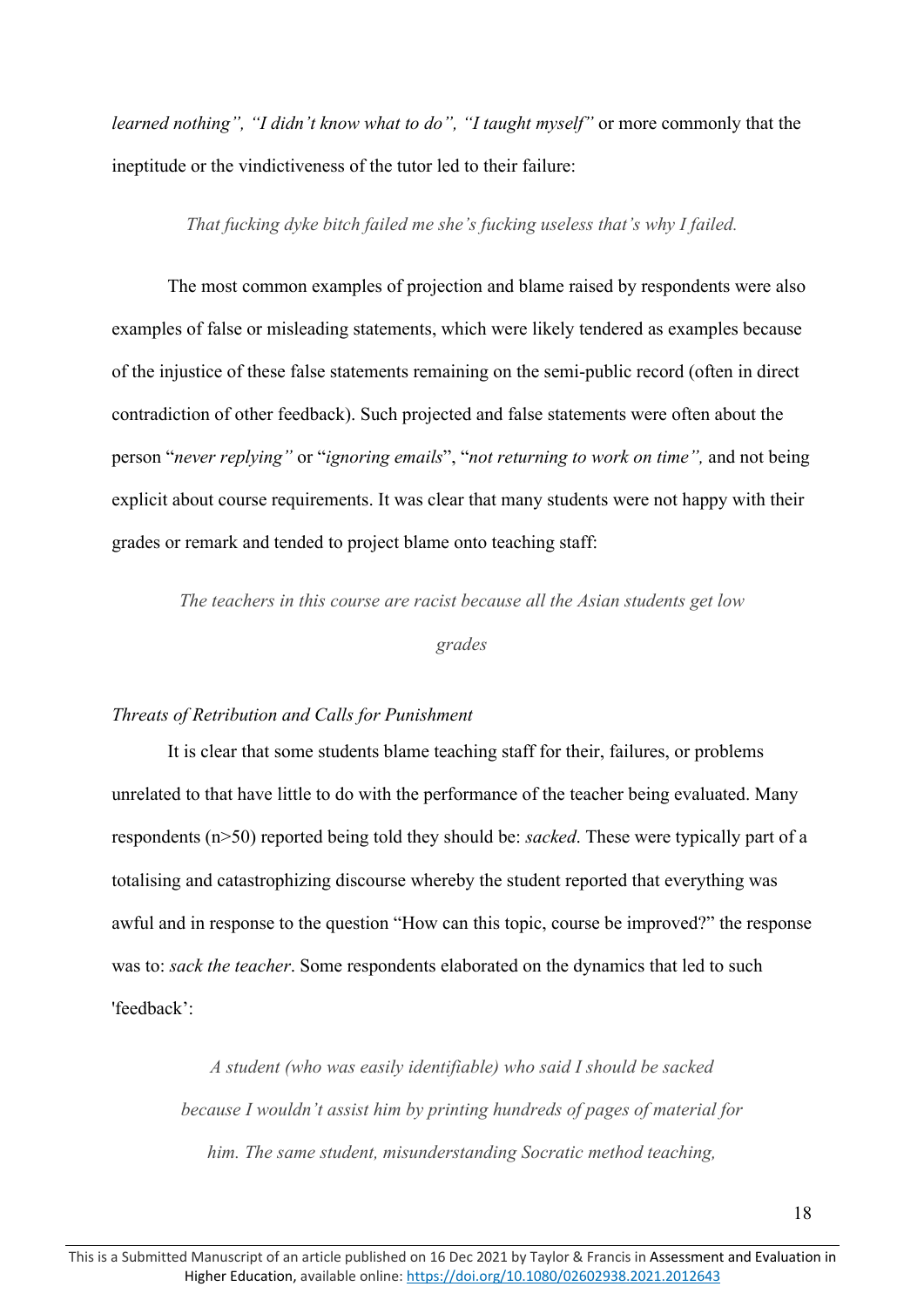*claimed that I deliberately asked him questions that I knew he didn't know the answers to (apparently presuming that I could read his mind).*

Variations on demands for people to be sacked were exhortations that the teacher should resign, not practice in their field, that they need retraining, that they are awful or unsuitable, that the University should be embarrassed, that the teacher should not teach that subject, or that they should be replaced. These were sometimes made with threats that the student would withdraw if the teacher continued. One reported that students had threatened legal action or going to the media because they did not like the grade they received.:

> *You're fake you act sincere, but in reality you're a phony, a hypocrite, double-dealing and pretentious. To be honest you are the worst tutor that I have come across. No likes to deal with a two face. Stop teaching your embarrassing yourself. Quit while you're ahead. I hope you get fired soon. Why did you take the job your clearly not capable? Why don't you just resign?*

Some threats were considerably more menacing. One reported that a student had written: *I'd like to shove a broom up [the lecturer's] arse* and another that: *she should be stabbed with a pitchfork*. Some of these threats were puerile: "*X should shut up and die"* or *"If I was X, I would jump off the tallest building and kill myself if I was that dumb"*. However, threats such as this one to *watch out* were couched in vitriolic diatribes:

*This bitch should be fired immediately. Why is someone this ugly allowed to teach? She better be careful I never see her in the car park. She needs to get a better fashion pick. Her clothes are hideous.*

19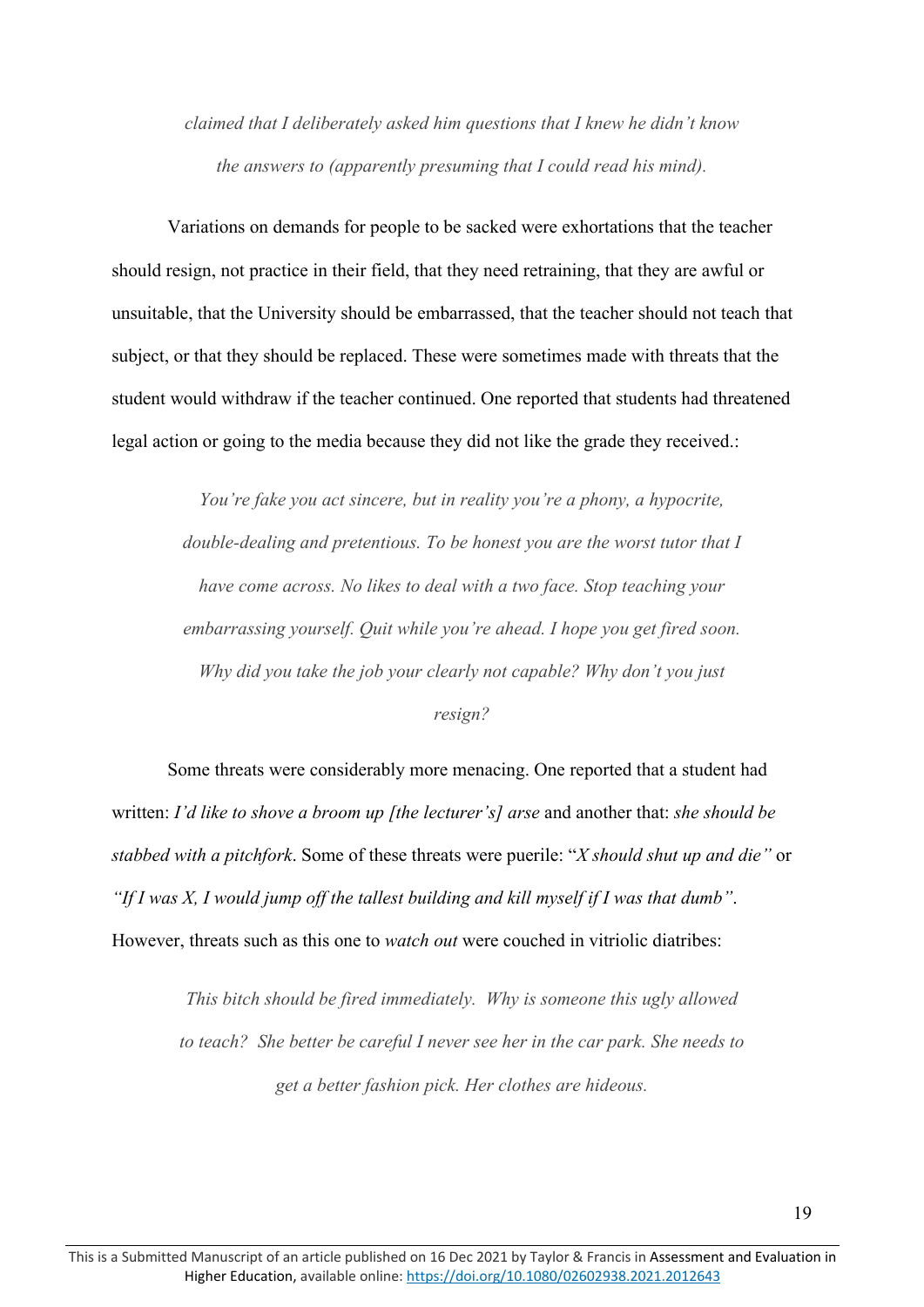### **Discussion**

This research aimed to establish the occurrence and type of non-constructive anonymous narrative comments in SET in Australian Universities. Staff across Australian universities shared a vast array of feedback from students. This was able to be categorised as either-or combinations of insult, defamatory statements, and a plethora of words or phrases which apportioned blame, criticism, accusation, and threat. That, many respondents directly quoted or copied and pasted from SET they had received was a surprise to the research team. However, this might also be in part due to how readily at hand these data are in this relatively new era of online teaching and administration.

The primary limitations of this research relate to the snowballing method of recruitment and the diversity of experiences in Australian teaching staff may not have been adequately captured. The researchers were health professionals and by and large engaged with other health professionals although at least one third of respondents were not health professionals. The majority of respondents were women which could explain the clearly gendered examples of non-constructive feedback. However the findings echo the Heffernan (2021) review that argued student surveys were flawed, prejudiced against those being assessed and also included increasingly abusive comments directed mostly towards women and marginalised groups. There is also likely to be self-selection bias in the non-probability sampling (Bethlehem 2010) meaning that although the majority of people in this sample reported receiving non-constructive feedback and also found it offensive or distressing, these findings cannot be extrapolated to all academics in Australia.

Few recent studies have explicitly examined the content of anonymised SET. Mowatt (2019) has provided one of very few published reflections on the experience of receiving SET (over 12 years teaching) and described it as a form of "racialised intellectual violence".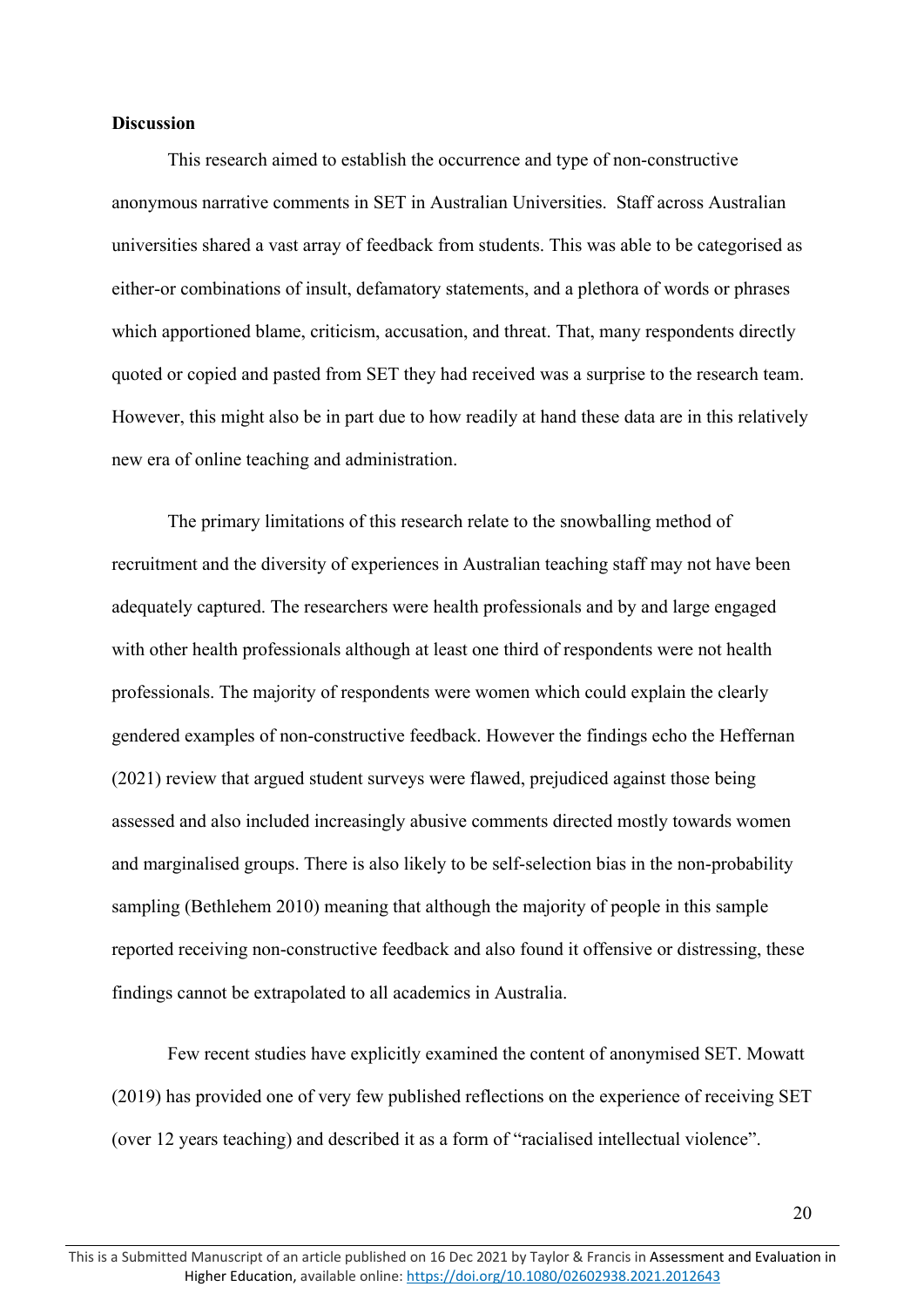Mowatt (2019) noted that men of colour consistently receive the lowest ratings in SET and provided examples of non-constructive feedback. Dunegan and Hrivnak (2003, 283) have noted that it is rare for teacher evaluations to be shared with students who receive virtually no feedback about the outcomes of SET which potentially leads to "mindless teaching evaluations". However, mindless and invalid SET (which might be addressed by sharing feedback liberally with students) is unlikely to address the problem of some students purposefully intending to hurt and defame. Mowatt (2019) clearly articulated the purpose of the comments routinely received: "They serve a purpose—for my removal". Mowatt (2019) further asserts (and we are in agreement) that it is naïve to consider that students are unaware of the importance that administrators hold anonymised feedback. The respondents of this survey seem to be well aware that whilst it might not advantage individual students directly to malign or defame academic teaching staff there appeared to be quite clear motives to punish, malign or hurt academics. Anonymous feedback can impact on teaching staff emotionally and professionally. This will be explored in other papers arising from this project.

Further research should explore the current prevalence of non-constructive feedback and identify if the prevalence of non-constructive comments has increased over time. In our sample, examples of non-constructive feedback were readily recalled by respondents as were clearly defamatory statements, which suggests possible negative impacts on their wellbeing. Some respondents stated that they had not received negative comments for years, and this may reflect professional development career progression and reduction in teaching responsibilities or, accommodations made in response to, or in anticipation of potential wounding comments. At best the examples we have provided suggest any associated numerical rating of teachers associated with non-constructive comments ought to be considered invalid. However, it appears that even if written comments are redacted in some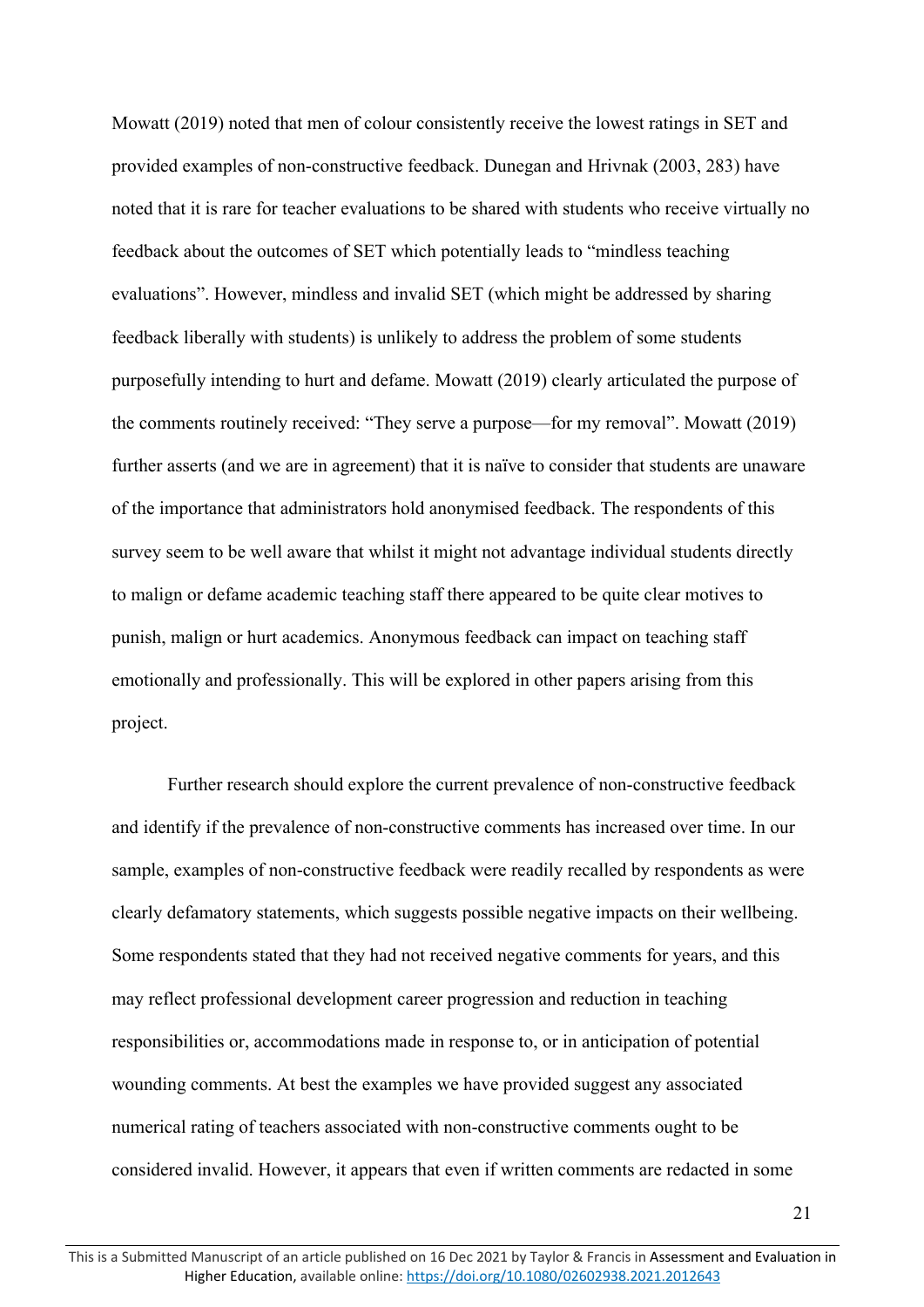way that numerical ratings are preserved.

The findings from this survey appear at odds with Tucker's (2014) review of feedback at one Australian university in 2010 which found few examples of offensive feedback. Tucker (2014) did not provide verbatim examples of non-constructive feedback as we have done. However, it can be readily inferred that this sizeable sample of academics in this sample had at hand many examples of offensive non-constructive comments. It is likely that the findings from this survey reflect an acceleration of a trend towards deindividuation (Diener 1977) and antisocial behaviour in some students.

At the time this survey was deployed the majority of Australian universities were teaching online due to the COVID-19 pandemic which had wide reaching impacts on students and staff. Universities shed a large number of largely casual workers and the public discourse supported by Government policy was that the value of universities was primarily about delivering 'job-ready graduates' reinforcing a view of students as customers (Lee, Nasrawi, et al. 2021). At the same time, the experience and impact of 'cyber-bullying' (which some of the examples of non-constructive feedback clearly reflect) has increased in public awareness (Jenaro, Flores, and Frías 2018) and arguably has become a common experience. There are now concerted efforts to understand and reign in 'cyber-bullying' in workplaces (Herron 2021) and to hold social media conglomerates to account (Ullmann 2021). However, it appears that universities (at least in Australia) are one of the last remaining bastions that allow and enable students to say anything, regardless of veracity or impact about their teachers with impunity.

We were shocked by the examples of feedback provided. The quantity of vitriol, personalised, offensive and hateful comments was not expected and led to some collective reflection about the personal impacts of reading anonymous feedback of this nature even when not about oneself personally. The majority of respondents (88%) noted that SET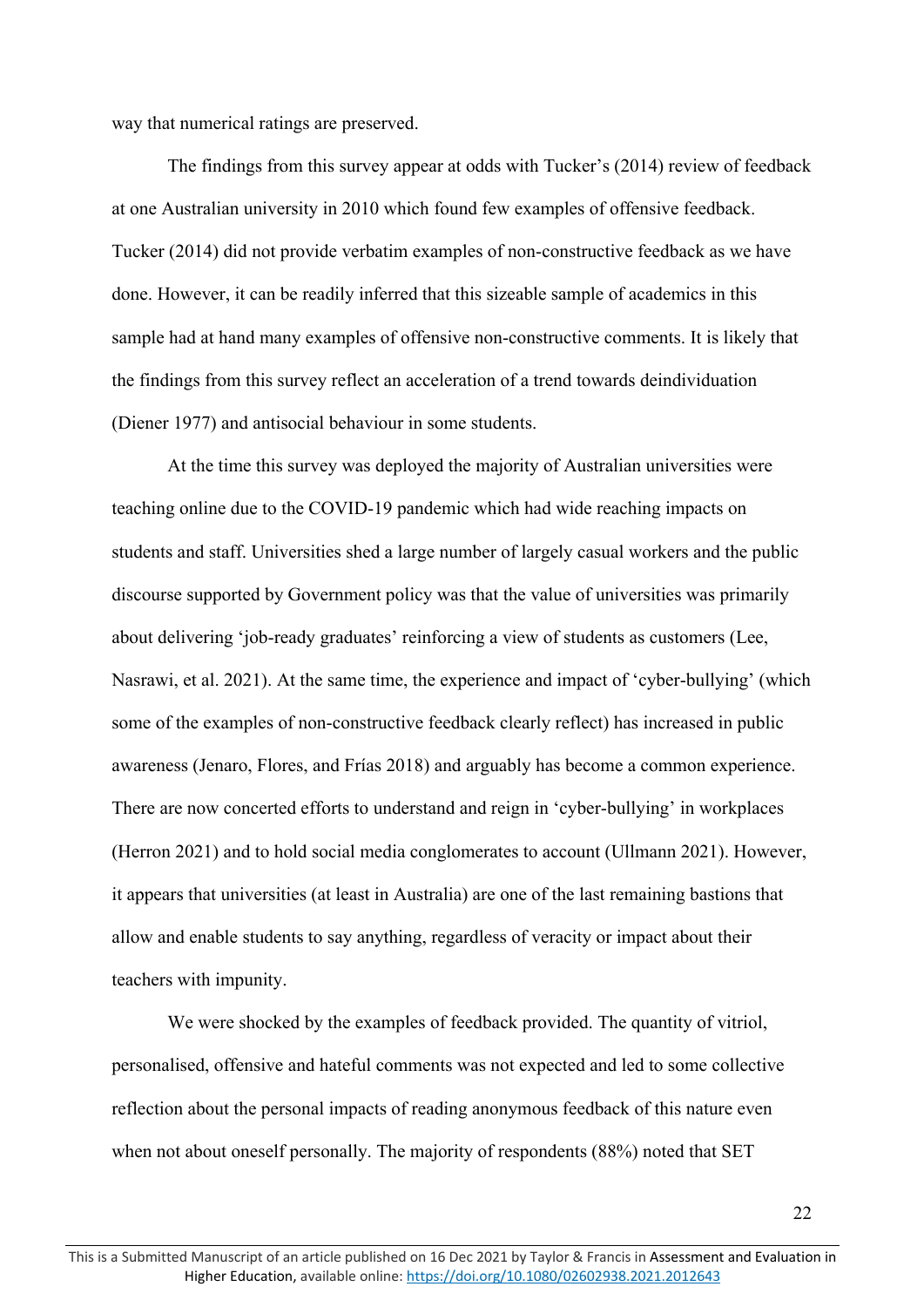comments were circulated to others beyond their immediate supervisor. While many nonconstructive examples were superficial, absurd, irrelevant and unrelated, many were also defamatory and hateful. If such comments took the form of graffiti, they would be quickly removed in the interest of good taste and, if published in a public sphere about named individuals, might be considered libellous.

Jones, Gaffney-Rhys, and Jones (2014) discussing the risks of publishing SET data in the United Kingdom noted that students are afforded protection by making anonymous comments and expressing opinions but the publication of statements of fact which are untrue and lead to adverse consequences for individuals is potentially libellous. It is the anonymity and protection this SET process affords which allows, enables, and possibly encourages these non-constructive comments about an academics teaching. It is hard to justify continuing to enable students to undertake SET anonymously and it is unclear what of value would be lost if students were to provide potentially identifiable feedback.

## *Conclusion*

Our findings evidence the nature of insulting and offensive commentary collected through electronic student evaluation of teaching in Australian universities. Although the research has been conducted in one country, the findings are consistent with concerns about the validity and usefulness of student evaluation that have been widely canvassed. What has been given less considered attention is the use of online student evaluation of teaching as a platform to harass, offend, and at times, menace teachers in higher education. Whether the threshold has been reached for this behaviour to be considered abuse remains to be established. This is particularly relevant when the commentary is personalised and clearly intends to cause harm or hurt. We contend action is required to assure the accountability and workplace safety of these systems and to curb increasing incivility in higher education.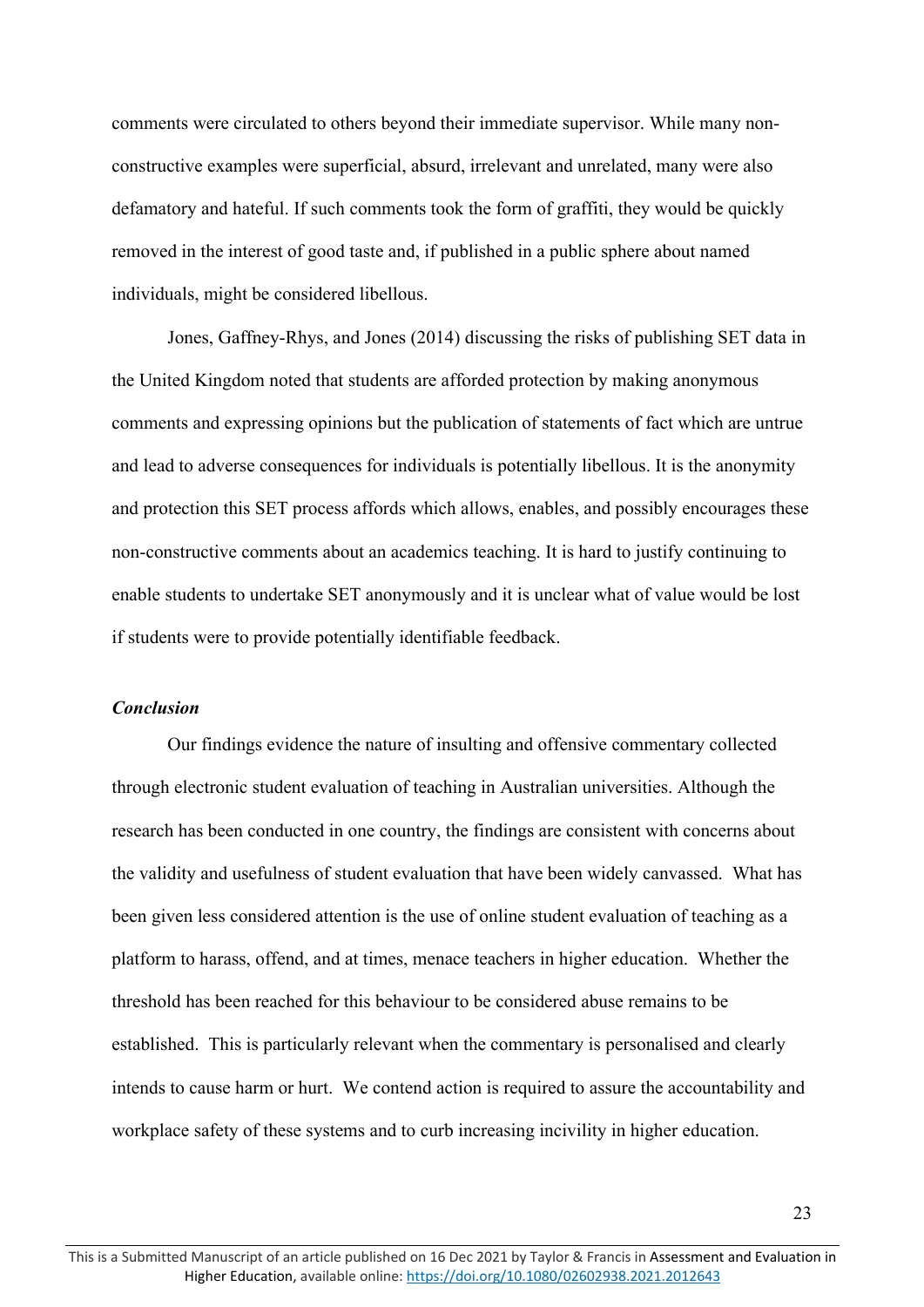## *Funding*

This research received no grant from any funding agency in the public, commercial, or not-for-profit sectors.

## *Declaration of Conflicting Interests*

The Authors declare that there is no conflict of interest.

## *References*

- Afonso, N.M., L.J. Cardozo, O. Mascarenhas, A. Aranha, and C. Shah. 2005. "Are anonymous evaluations a better assessment of faculty teaching performance? A comparative analysis of open and anonymous evaluation processes." *Fam Med* 37  $(1):43-7.$
- Algozzine, B., J. Gretes, C. Flowers, L. Howley, J. Beattie, F. Spooner, G. Mohanty, and M. Bray. 2004. "Student Evaluation Of College Teaching: A Practice In Search Of Principles." *College Teaching* 52 (4):134-41. doi: 10.3200/CTCH.52.4.134-141.
- Berezvai, Z., G.D. Lukáts, and R. Molontay. 2021. "Can professors buy better evaluation with lenient grading? The effect of grade inflation on student evaluation of teaching." *Assessment & Evaluation in Higher Education* 46 (5):793-808. doi: 10.1080/02602938.2020.1821866.
- Bethlehem, J. 2010. "Selection Bias in Web Surveys." *International Statistical Review* 78 (2):161-88. doi: [https://doi.org/10.1111/j.1751-5823.2010.00112.x.](https://doi.org/10.1111/j.1751-5823.2010.00112.x)
- Burdsal, C.A., and P.D. Harrison. 2008. "Further evidence supporting the validity of both a multidimensional profile and an overall evaluation of teaching effectiveness." *Assessment & Evaluation in Higher Education* 33 (5):567-76. doi: 10.1080/02602930701699049.
- Clayson, D.E., and D.A. Haley. 2011. "Are Students Telling Us the Truth? A Critical Look at the Student Evaluation of Teaching." *Marketing Education Review* 21 (2):101-12. doi: 10.2753/MER1052-8008210201.
- Corbin, J., and J. Strauss. 2014. *Basics of Qualitative Research: Techniques and procedures for developing grounded theory*. 4th ed: Sage.
- Diener, E. 1977. "Deindividuarion: Causes and consequences." *Social behavior and personality* 5 (1):143-55. doi: 10.2224/sbp.1977.5.1.143.
- Dunegan, K.J., and M.W. Hrivnak. 2003. "Characteristics of Mindless Teaching Evaluations and the Moderating Effects of Image Compatibility." *Journal of Management Education* 27 (3):280-303. doi: 10.1177/1052562903027003002.
- Esarey, J., and N. Valdes. 2020. "Unbiased, reliable, and valid student evaluations can still be unfair." *Assessment & Evaluation in Higher Education* 45 (8):1106-20. doi: 10.1080/02602938.2020.1724875.
- Guo, K.H., and X. Yu. 2020. "The anonymous online self: Toward an understanding of the tension between discipline and online anonymity." *Information Systems Journal* 30 (1):48-69. doi: [https://doi.org/10.1111/isj.12242.](https://doi.org/10.1111/isj.12242)
- Heffernan, T. 2021. "Sexism, racism, prejudice, and bias: a literature review and synthesis of research surrounding student evaluations of courses and teaching." *Assessment & Evaluation in Higher Education*:1-11. doi: 10.1080/02602938.2021.1888075.

This is a Submitted Manuscript of an article published on 16 Dec 2021 by Taylor & Francis in Assessment and Evaluation in Higher Education, available online:<https://doi.org/10.1080/02602938.2021.2012643>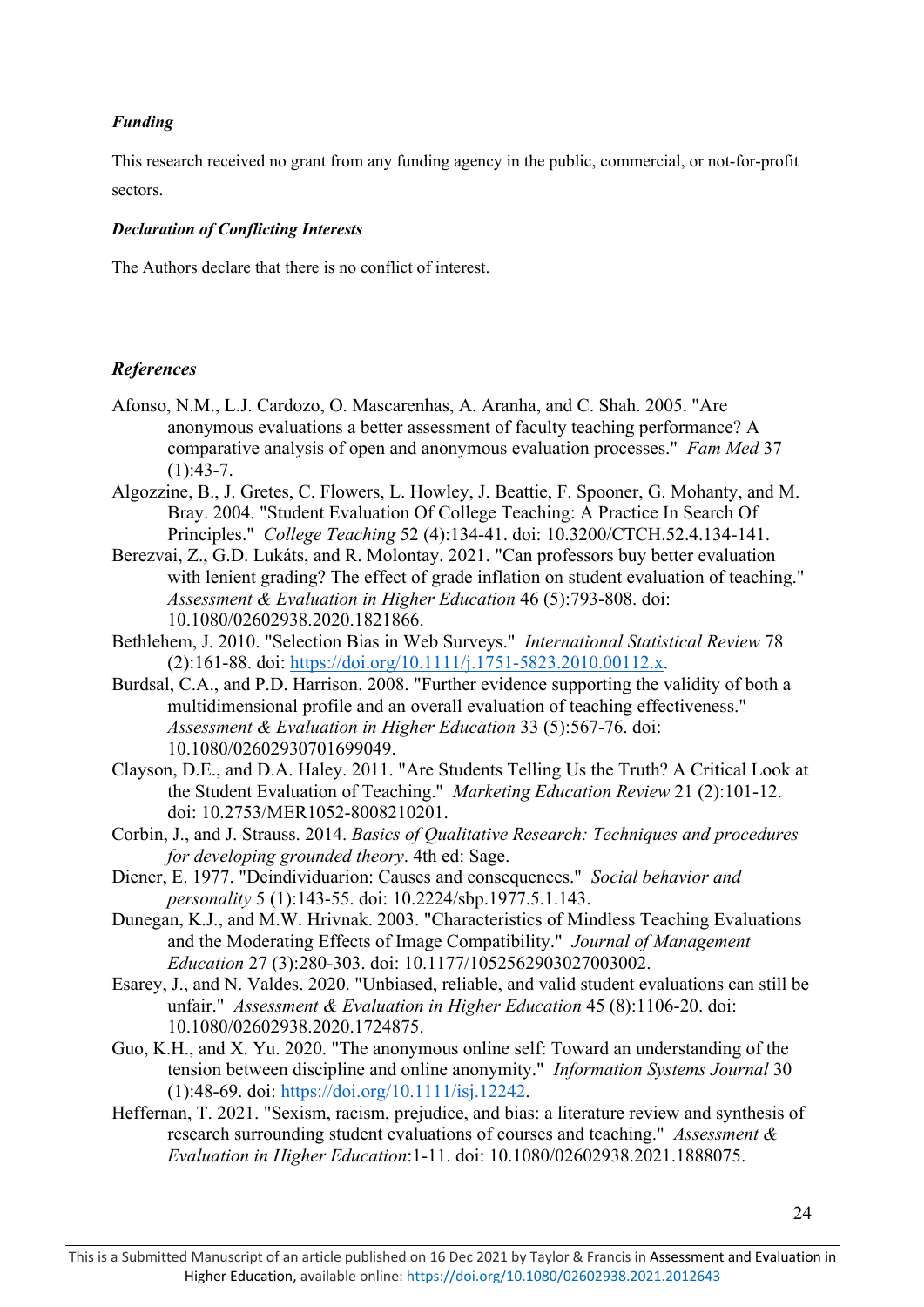- Heffernan, T., and L. Bosetti. 2021. "Incivility: the new type of bullying in higher education." *Cambridge Journal of Education*:1-12. doi: 10.1080/0305764X.2021.1897524.
- Herron, M.M. 2021. "Social Media Bullying in the Workplace: Impacts on Motivation, Productivity, and Workplace Culture." In *Handbook of Research on Cyberbullying and Online Harassment in the Workplace*, 72-89. IGI Global.
- Hoel, A., and T.I. Dahl. 2019. "Why bother? Student motivation to participate in student evaluations of teaching." *Assessment & Evaluation in Higher Education* 44 (3):361- 78. doi: 10.1080/02602938.2018.1511969.
- Hornstein, H.A. 2017. "Student evaluations of teaching are an inadequate assessment tool for evaluating faculty performance." *Cogent Education* 4 (1):1304016. doi: 10.1080/2331186X.2017.1304016.
- Jenaro, C., N. Flores, and C.P. Frías. 2018. "Systematic review of empirical studies on cyberbullying in adults: What we know and what we should investigate." *Aggression and Violent Behavior* 38:113-22. doi: [https://doi.org/10.1016/j.avb.2017.12.003.](https://doi.org/10.1016/j.avb.2017.12.003)
- Jones, J., R. Gaffney-Rhys, and E. Jones. 2014. "Handle with care! An exploration of the potential risks associated with the publication and summative usage of student evaluation of teaching (SET) results." *Journal of Further and Higher Education* 38 (1):37-56. doi: 10.1080/0309877X.2012.699514.
- Kuch, F., and R.M. Roberts. 2019. "Electronic in-class course evaluations and future directions." *Assessment & Evaluation in Higher Education* 44 (5):726-31. doi: 10.1080/02602938.2018.1532491.
- Lee, M., R. Coutts, J. Fielden, M. Hutchinson, R. Lakeman, B. Mathisen, D. Nasrawi, and N. Phillips. 2021. "Occupational stress in University academics in Australia and New Zealand." *Journal of Higher Education Policy and Management*:1-15. doi: 10.1080/1360080X.2021.1934246.
- Lee, M., D. Nasrawi, M. Hutchinson, and R. Lakeman. 2021. "Our uni teachers were already among the world's most stressed. COVID and student feedback have just made things worse." *The Conversation*.
- Mowatt, R.A. 2019. "Twelve Years a Servant: Race and the Student Evaluation of Teaching." *SCHOLE: A Journal of Leisure Studies and Recreation Education* 34 (2):109-19. doi: 10.1080/1937156X.2019.1622949.
- Myers, D.G. 2016. "A social psychology of the internet." *International Forum of Teaching and Studies* 12 (1):3-9.
- Ostlund, L.A. 1955. Anonymous Student Evaluation of College Teaching. Paper presented at the Proceedings of the Oklahoma Academy of Science.
- Shevlin, M., P. Banyard, M. Davies, and M. Griffiths. 2000. "The Validity of Student Evaluation of Teaching in Higher Education: Love me, love my lectures?" *Assessment & Evaluation in Higher Education* 25 (4):397-405. doi: 10.1080/713611436.
- Stroebe, W. 2020. "Student Evaluations of Teaching Encourages Poor Teaching and Contributes to Grade Inflation: A Theoretical and Empirical Analysis." *Basic and Applied Social Psychology* 42 (4):276-94. doi: 10.1080/01973533.2020.1756817.
- Teichler, U., and S. Bürger. 2008. "Student enrolments and graduation trends in the OECD area: What can we learn from international statistics." In *Higher Education to 2030: Demography*, 151-72. Organisation for Economic Co-operation and Development: Centre for Educational Research & Innovation.
- Tucker, B. 2014. "Student evaluation surveys: anonymous comments that offend or are unprofessional." *Higher Education* 68 (3):347-58. doi: 10.1007/s10734-014-9716-2.
- Ullmann, O. 2021. "Time to Rein in Social Media?" *The International Economy* 35 (2):8-11.

This is a Submitted Manuscript of an article published on 16 Dec 2021 by Taylor & Francis in Assessment and Evaluation in Higher Education, available online:<https://doi.org/10.1080/02602938.2021.2012643>